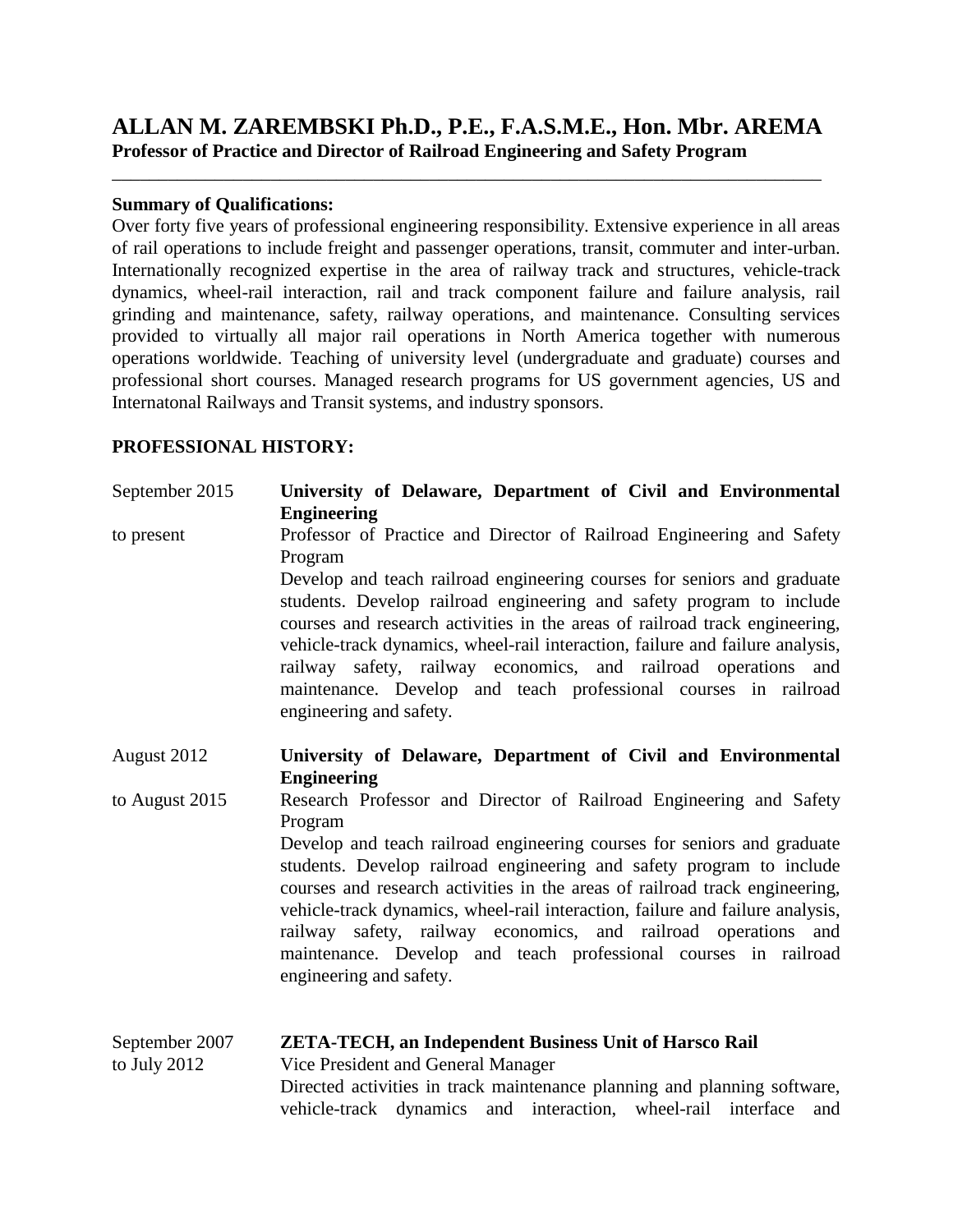interaction, rail and track analyses, economic analyses of railroad operations, and railway costing. Special areas of activity include rail failure and maintenance, rail grinding, wheel-rail interaction, railroad track structure, vehicle-track dynamics, fatigue and failure analysis, safety, and risk management.

## 1984 **ZETA-TECH Associates, Inc., Cherry Hill, New Jersey**

to 2007 President

Directed activities in track maintenance planning and planning software, vehicle-track dynamics and interaction, rail and track analyses, economic analyses of railroad operations, and railway costing. Special areas of activity include wheel-rail interaction and interface, rail grinding, railroad track structure, vehicle-track dynamics, fatigue and failure analysis, safety, and risk management.

## 1981 - **Pandrol Inc. /Speno Rail Services Co.**

1984 Director Research & Development

Dual responsibility for both companies in directing all research and development activities for new products, new systems, and future corporate activities. Reported directly to the President. Responsible for all railroad technology activities including product application, advertising, and technical support. Special areas of activity include wheel-rail interface, rail grinding, rail life extension, elastic fastener systems, track strength, and track component failure.

## 1976 - **Association of American Railroads**

1981 Manager - Track Research Division

December 1978 to September 1981

Directed Division Responsible for conducting major research programs on railroad track. Directed AAR Track Laboratory. Conducted extensive field and laboratory tests as well as analytical research programs.

Assistant Manager - Track Research Division August 1978 to December 1978 Initiated major research programs in Track Strength, Rail Fatigue, Ballast Failure Mechanisms, etc.

Senior Research Engineer

August 1976 to August 1978

Responsible for research programs on freight car fatigue design, rail overturning, and track gage widening. Developed industry standard methodology for fatigue design of freight cars. Developed test plans and procedures for AAR Track Laboratory.

## 1975 - **Princeton University**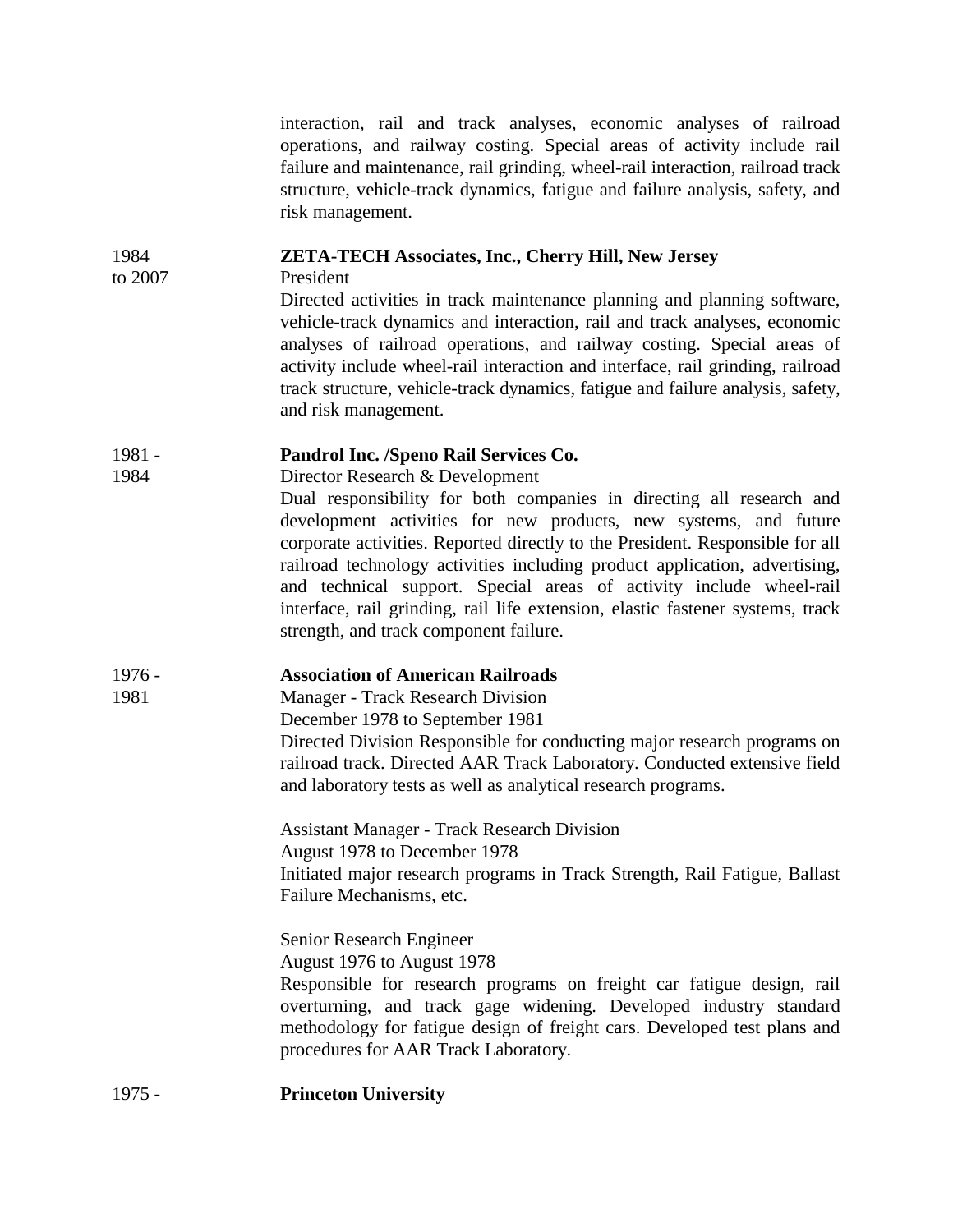- 1976 Research Associate Dept. of Civil Engineering Conducted research activities in the area of lateral (railroad) track deformation and track buckling. Conducted laboratory tests at civil engineering laboratory.
- 1971 **Grumman Aerospace Corp.**
- 1973 Engineer Responsibility for design and analysis of military aircraft structural components. Also conducted dynamic analyses of aircraft structures.

## **EDUCATION:**

| Sept. 1975 | Ph.D. Civil Engineering; Princeton University                  |
|------------|----------------------------------------------------------------|
| June 1974  | M. A. Civil Engineering; Princeton University                  |
| Jan. 1973  | M. S. Engineering Mechanics; New York University               |
| Jan. 1971  | B. S. (Magna Cum Laude) Aeronautics and Astronautics; New York |
|            | University                                                     |

#### **PROFESSIONAL AFFILIATIONS:**

Registered Professional Engineer: NJ, NY, PA, IL, MD

## **MEMBER:**

American Railway Engineering and Maintenance of Way Association (Honorary Member) American Society of Mechanical Engineers (Fellow) American Society of Civil Engineers (Life Member)

## **HONORS AND AWARDS:**

- Awarded The Fumio Tatsuoka Best Paper Award for 2017 by the Journal of Transportation Infrastructure Geotechnology
- Organizer: "Big Data in Railroad Maintenance Conference", December 2020 (virtual), December 2019, December 2018, December 2017, December 2016, December 2015, December 2014
- Appointed Professor of Practice, Department of Civil and Environmental Engineering, University of Delaware, September 1, 2015.
- Appointed Research Professor and Director of Railroad Engineering and Safety Program, Department of Civil and Environmental Engineering, University of Delaware, August 1, 2012.
- Member UIC ( International Union of Railways) D-Rail Committee on Freight Train Derailments 2010-2012
- Elected Honorary Member of American Railway Engineering and Maintenance of Way Association (AREMA) in 2010.
- Received Federal Railroad Administration's SPECIAL ACT AWARD, February 2001
- Elected Fellow of the American Society of Mechanical Engineers in 2000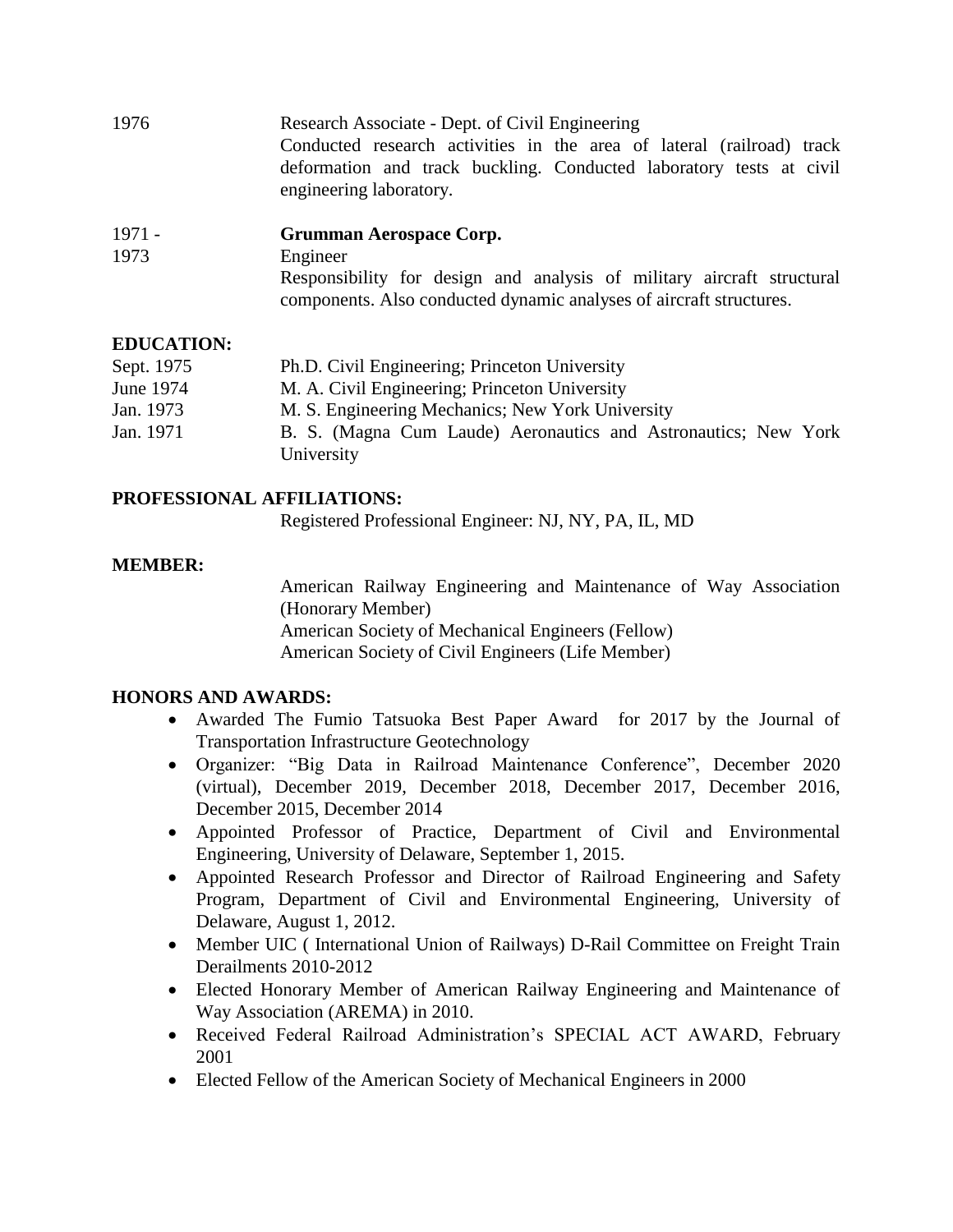- Received Rail Transportation Award, American Society of Mechanical Engineers 1992
- Associate Editor, Railway Track and Structures Magazine, January 1985 to 1996. Author of monthly column; "Tracking R&D"
- Member: National Academy of Sciences, National Materials Advisory Board; Committee on Nondestructive Testing of Longitudinal Force in Rails
- Member: Office for Research and Experiments of the International Union of Railway; Committee D150
- Delegate: American Railway Engineering Association Railroad Delegation to the Peoples Republic of China, 1983
- Deputy Director International Government Industry Research Program on Track Train Dynamics
- Patent 8,345,948 Automated Turnout Inspection granted January 1, 2013
- Author of 220+ papers on railroad track analysis and behavior, rail fatigue, and freight car design and analysis
- Author of over 130 articles on railway operations and maintenance, published in all of the major U.S. and international (English speaking) industry publications
- Author of the book Tracking R&D; Research and Development, Simmons Boardman, Omaha, NE, 1993
- Author of the book The Art and Science of Rail Grinding, Simmons Boardman, Omaha, NE, 2005
- Taught courses and/or seminars at:
	- o University of Illinois Champaign Urbana
	- o University of Nevada Las Vegas
	- o Columbia University
	- o University of Wisconsin
	- o Technion, Haifa, Israel
	- o China Academy of Railway Sciences, Beijing China
	- o Astana, Kazakhstan
	- o Brazil (Belo Horizonte, Sao Paulo, Sao Luis)
	- o New Delhi, India

# **DR. ALLAN M. ZAREMBSKI**

## **BOOKS**

- 1. Zarembski, A.M., Tracking R&D, Research & Development, **Simmons-Boardman Books, Inc.**, Omaha, NE, March 1993
- 2. Zarembski, A.M., The Art and Science of Rail Grinding, **Simmons-Boardman Books, Inc.,** Omaha, NE, August 2005

# **BOOK CHAPTERS**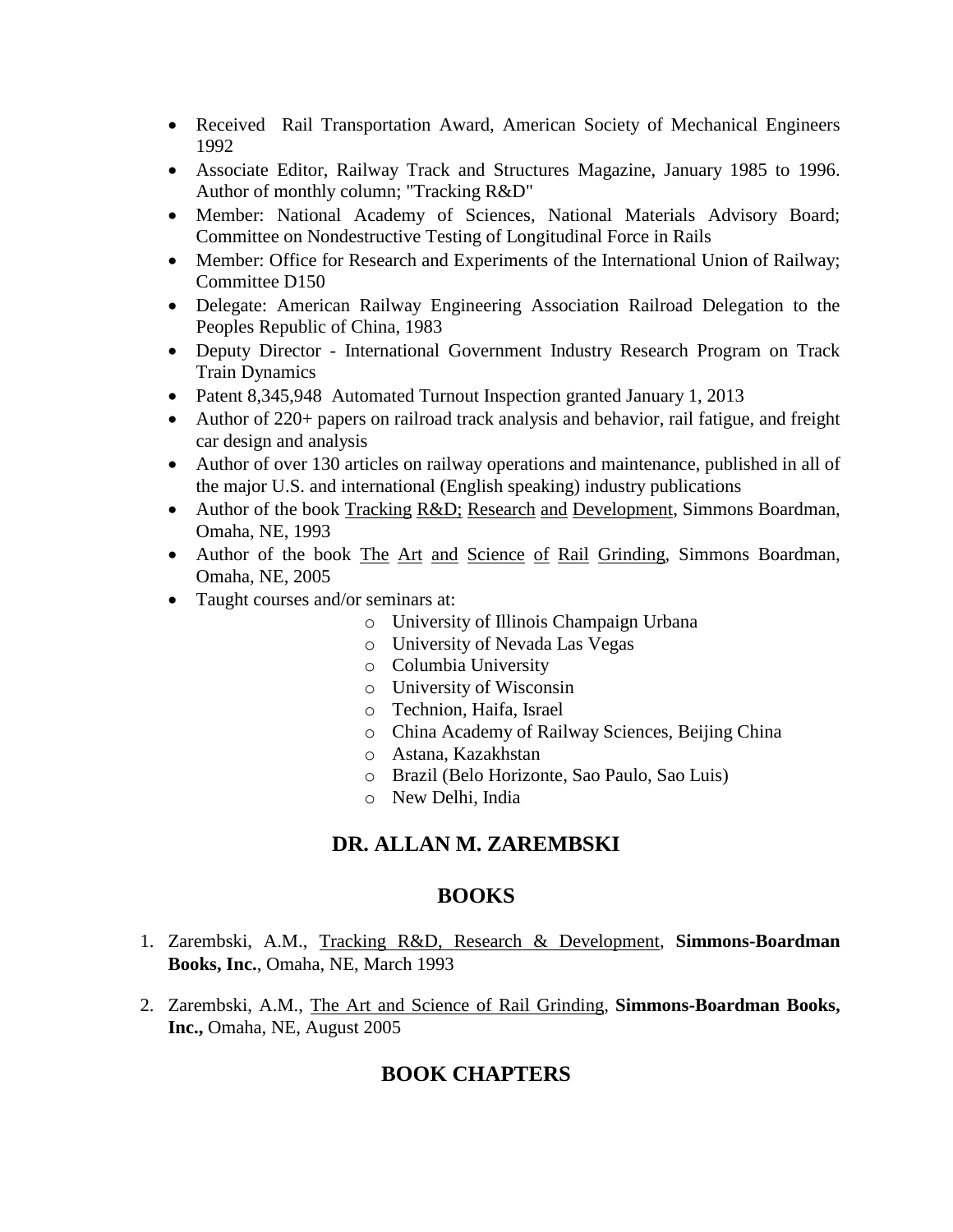- 1. The Railroad: What It Is, What It Does, Chapter 3: The Track: Alignment and Structure, **Simmons Boardman Books, Inc. 2008**
- 2. Guidelines to Best Practices for Heavy Haul Railway Operations, Chapter 6.7 Maintenance Management Analysis Tools, **International Heavy Haul Association, 2009**

# **PUBLICATIONS**

- 1. Zarembski, A. M., "Rail Rollover The State of the Art", **Bulletin of the American Railway Engineering Association, Bulletin 664, Volume 79**, September - October 1977.
- 2. Zarembski, A. M., "Freight Car Environment Characterization for Fatigue Life Analysis", **Track/Train Dynamics and Design, Advanced Techniques**, Pergamum Press, N.Y., 1978.
- 3. Garg, V. K., Prasad, B., & Zarembski, A. M., "Structural Dynamic Analysis & Fatigue Life Prediction of a Flat Car", **1977 Technical Proceedings 14th Annual Railroad Engineering Conference**, Pueblo, CO, March 1978.
- 4. Abbott, R. A., & Zarembski, A. M., "On the Prediction of the Fatigue Life of Rails", **Bulletin of the American Railway Engineering Association**, Bulletin 666, Volume 79, January - February 1978, p.p. 191-203.
- 5. Zarembski, A. M., & Abbott, R. A., "Fatigue Analysis of Rail Subject to Traffic and Temperature Loading", **Heavy Hauls Railways Conference**, Perth, Western Australia, September 1978.
- 6. Zarembski, A. M., "On the Nondestructive In Track Measuring the Longitudinal Force", **Conference on Nondestructive Techniques for Measuring the Longitudinal Force in Rails**, Washington, D.C., February 1979.
- 7. Zarembski, A. M., "Effect of Rail Section and Traffic on Rail Fatigue Life", **American Railway Engineering Association, 78th Annual Technical Conference**, Chicago, IL, March 1979.
- 8. McConnell, D. P., Zarembski, A. M., & Lovelace, W. S., "Track Strength Characterization Program an Overview", **American Railway Engineering Association, 78th Annual Technical Conference**, Chicago, IL, March 1979.
- 9. Darien, N. J., & Zarembski, A. M., "Railroad Freight Equipment Load Environment Testing", **25th International Instrumentation Symposium**, Anaheim, CA, May 1979.
- 10. Torkamani, M. A. M., Bhatti, M. H., & Zarembski, A. M., "Dynamic Rail Overturning: Modeling and Application", **Third ASCE/EMD Specialty Conference**, Austin, TX, September 1979.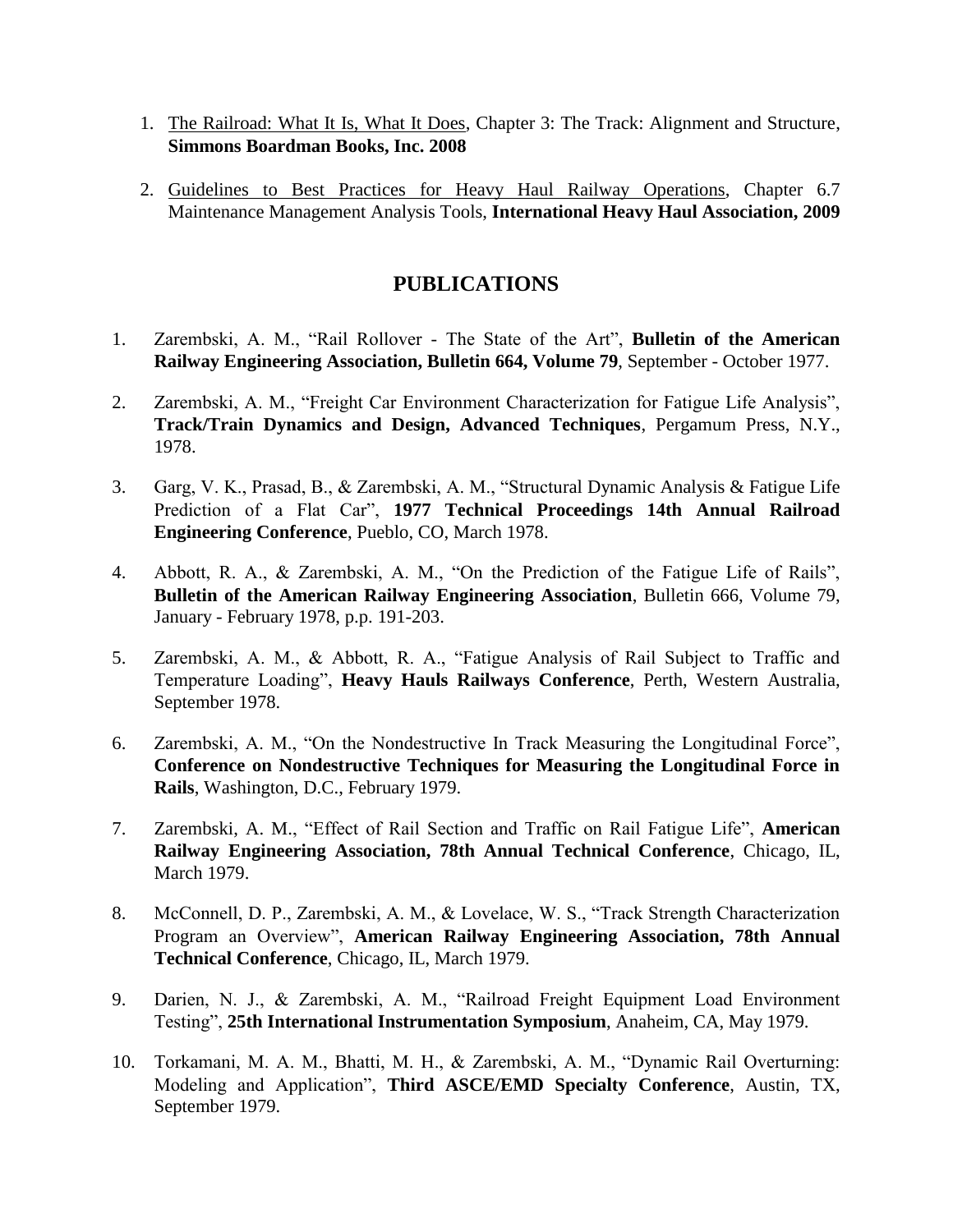- 11. Zarembski, A. M., & Rassasian, M., "Track Gage Widening A Model Study", **Transportation Engineering Journal**, American Society of Civil Engineers, November 1979.
- 12. Choros, J., & Zarembski, A. M., "Track Strength Vehicle Testing on High Curvature Mainline Track", **Rail International**, July 1982.
- 13. Abbott, R. A., & Zarembski, A. M., "Longer Rail Life is Goal", **Modern Railroads**, December 1978.
- 14. Torkamani, M. A. M., Bhatti, M. H., & Zarembski, A. M., "Dynamic Rail Overturning: Modeling", **Rail International**, September 1980.
- 15. Torkamani, M. A. M., Bhatti, M. H., & Zarembski, A. M., "Dynamic Rail Overturning: Application", **Rail International**, October 1980.
- 16. Zarembski, A. M., "On the Feasibility of Continuous Measurement of Track Gauge Restraint", **Rail International**, July - August 1980.
- 17. Zarembski, A. M., "Rail Research: Meeting the Challenge of Modern Traffic Loading", Annual Meeting of the **Transportation Research Board**, January 1980. (Transportation Research Record 744).
- 18. Halcomb, S., & Zarembski, A. M., "Freight Car Fatigue Analysis: Guidelines and Application", **Track Train Dynamics Conference**, Chicago, IL, November 1979.
- 19. Lovelace, W. S., & Zarembski, A. M., "Future Directions in Track Evaluation and Inspection", **Track Train Dynamics Conference**, Chicago, IL, November 1979.
- 20. Zarembski, A. M., & Choros, J., "On the Measurement and Calculation of Vertical Track Modulus", **Bulletin of the American Railway Engineering Association**, Bulletin 675, Volume 81, November - December 1979.
- 21. Zarembski, A. M., & Choros, J., "Laboratory Investigation of Track Gauge Widening", **Bulletin of the American Railway Engineering Association**, Bulletin 676, Volume 81, January-February 1980.
- 22. Zarembski, A. M., McConnell, D. P., & Lovelace, W. S., "New Car for Measurement and Evaluation of Gage-Widening Resistance of Track", **American Railway Engineering Association, 79th Annual Technical Conference**, Chicago, IL, March 1980. (Bulletin 678, Volume 81, June - July 1980).
- 23. Kerr, A. D., & Zarembski, A. M., "The Response Equations for a Cross-tie Track", **ACTA Mechanical**, 40, 253-276, 1981.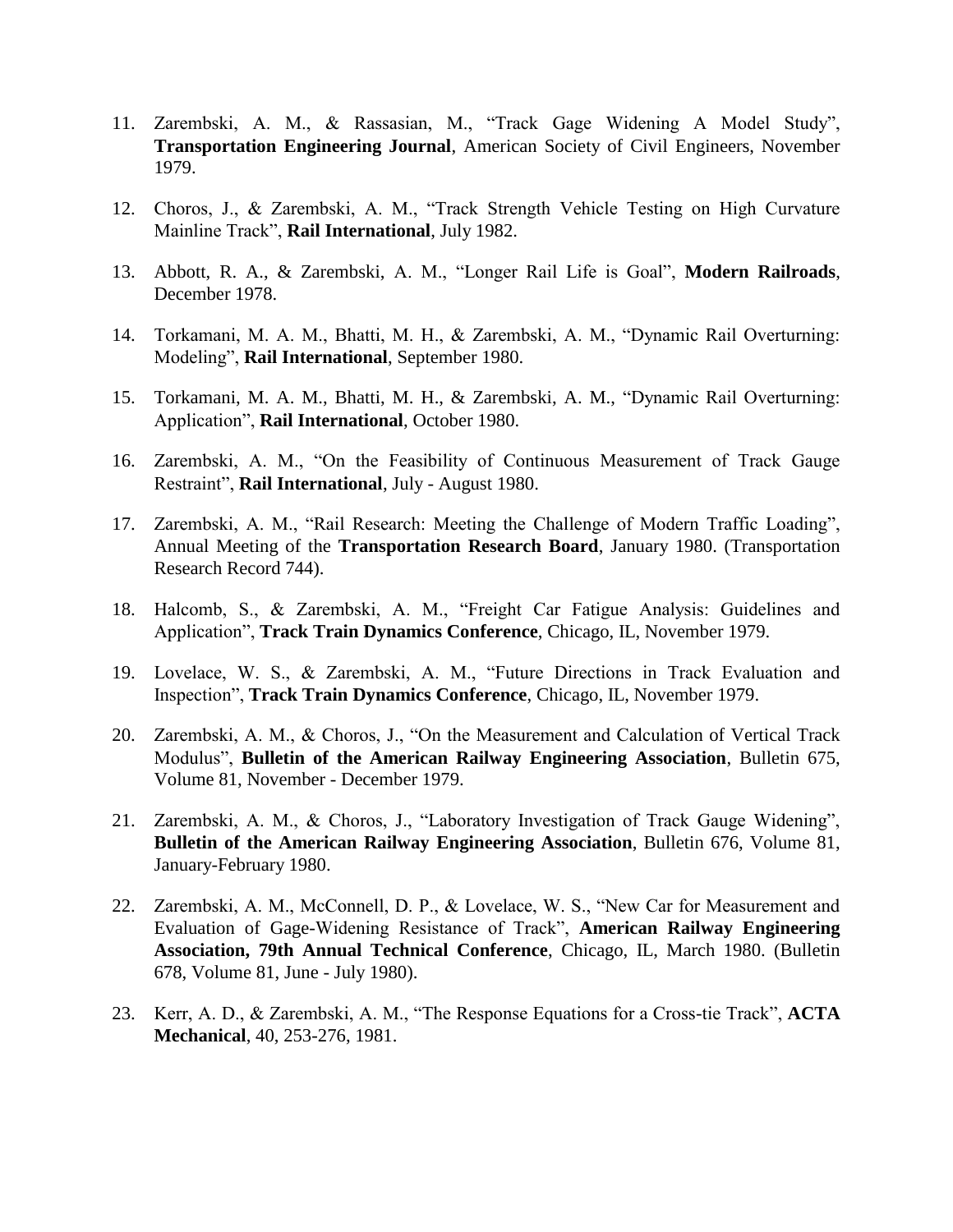- 24. Zarembski, A. M., & Choros, J., "Field Evaluation of Mainline Quality Track Using a Track Strength Test Vehicle", **Bulletin of the American Railway Engineering Association**, Bulletin 680, Volume 82, November - December 1980.
- 25. Zarembski, A. M., "The Track Modulus", **Roadmasters' and Maintenance of Way Association of America, Ninety-Third Annual Conference**, Chicago, IL, September 1981.
- 26. Zarembski, A. M., "The Direct Inspection of Track", **Railway Track and Structures**, November 1980.
- 27. Bhateja, R., & Zarembski, A. M., "Determination of Track Gage Widening Parameters", **International Conference on Computing in Civil Engineering**, New York, N. Y., May 1981.
- 28. Zarembski, A. M., & Magee, G., "An Investigation of Railroad Maintenance Practices to Prevent Track Buckling", **American Railway Engineering Association 80th Annual Technical Conference**, Chicago, IL, March 1981 (published in Bulletin 684, September 1981).
- 29. Webb, H. G., Wells, T., & Zarembski, A. M., "Track Maintenance Research Program: An Overview", **American Railway Engineering Association 80th Annual Technical Conference**, Chicago, IL, March 1981.
- 30. Zarembski, A. M., "Effect of Increasing Axle Loads on Rail Fatigue Life", **Bulletin of the American Railway Engineering Association**, Bulletin 685, Volume 83, November - December 1981.
- 31. Zarembski, A. M., et al, "The Effect of Increasing Axle Loads on Rail Fatigue Life", **Rail Technology: Proceedings of the Joint BR/AAR Seminar**, Frederick and Round, Nottingham, England, 1983.
- 32. Armstrong, Wells, Stone, & Zarembski, "Impact of Car Loads on Rail Defect Occurrences", **Second International Heavy Haul Railway Conference**, Colorado Springs, CO, September 1982.
- 33. Zarembski, A. M., "Performance Characteristics for Concrete Tie Fasteners", **Concrete Tie Systems for the 1980's**, Skokie, IL, November 1983.
- 34. Manos, Scott, Choros, & Zarembski, "Development of an Improved Vehicular Loading Characterization Associated with the Gage Strength of Track", **Bulletin of the American Railway Engineering Association**, Bulletin 686, Volume 83, January - February 1982.
- 35. Zarembski, A. M., "Performance Characteristics for Wood Tie Fasteners", **Bulletin of the American Railway Engineering Association**, Bulletin 697, Volume 85, October 1984, p.p. 341-369.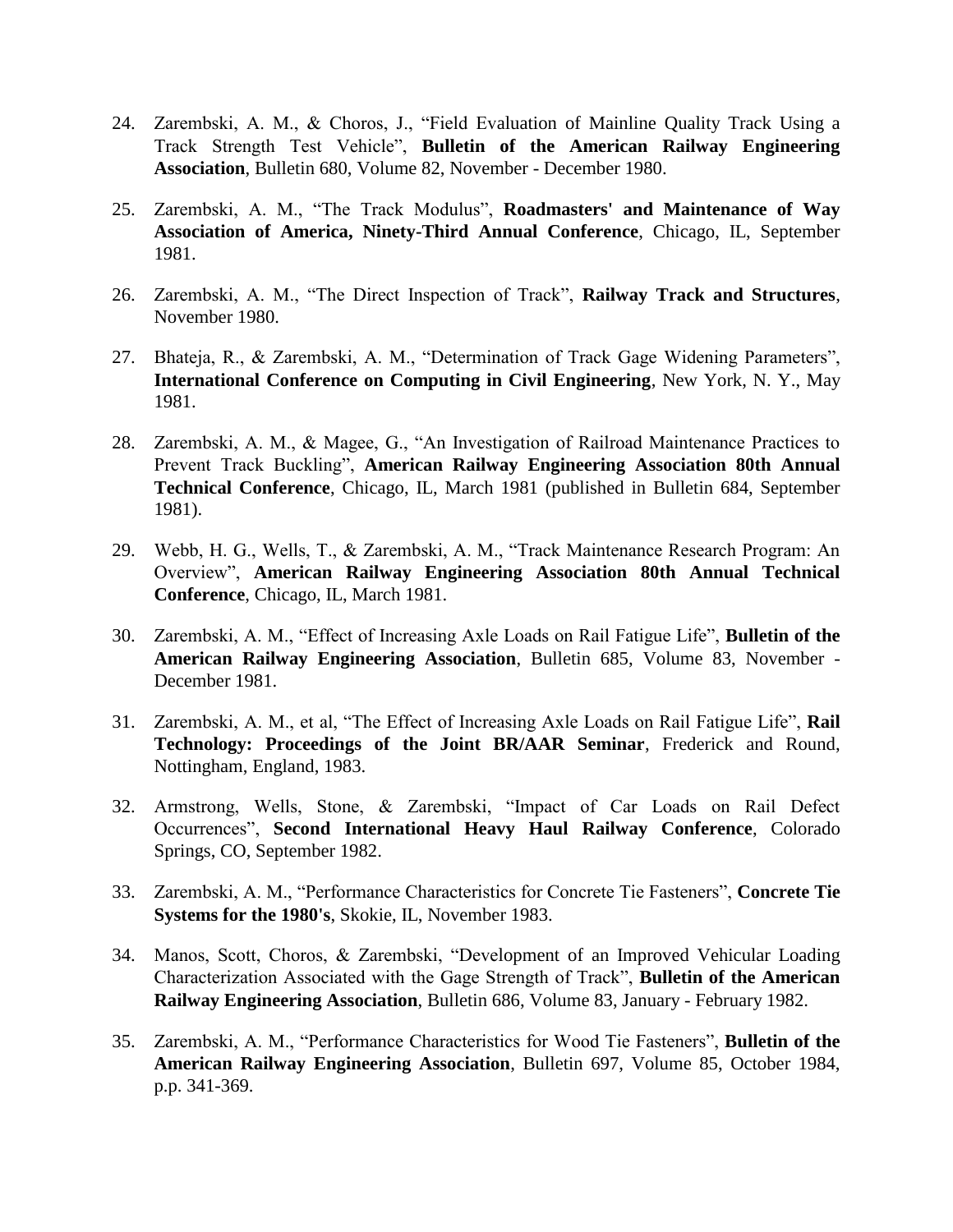- 36. Zarembski, A. M., "The Impact of Rail Surface Defects", **Railway Track and Structures**, November 1984.
- 37. Zarembski, A. M., "The Economics of Rail Grinding and Rail Surface Maintenance", **Third International Heavy Haul Railway Conference**, Vancouver, British Columbia, October 1986.
- 38. Lamson, S. T., Zarembski, A. M., & Taylor, E. H., "Profile Grinding on CP Rail", **Joint British Rail/Association of American Railroads Seminar on Vehicle Track Interaction**, Princeton, NJ, April 1984.
- 39. Kerr, A. D., & Zarembski, A. M., "On the New Equations for the Cross-Tie Track Response in the Lateral Plane", **Rail International**, Number 6, 1986.
- 40. Zarembski, A. M., "Performance Characteristics for Concrete Tie Fasteners", **Rail International**, March 1987.
- 41. Zarembski, A. M., "The Relationship Between Rail Grinding and Rail Lubrication", **Second International Symposium on Wheel/ Rail Lubrication,** Memphis, TN, June 1987.
- 42. Zarembski, A. M., Izbinsky, G., Handal, S. N., & Worthington, W. M., "Corrugation Behavior in the Freight Railroad Environment", **American Railway Engineering Association (presented at the March 1987 Annual Conference, Chicago)**, Bulletin 712, Vol. 88, October 1987.
- 43. Zarembski, A. M., "The Evolution and Application of Rail Profile Grinding", **Bulletin of the American Railway Engineering Association,** Bulletin 718, Volume 89, December 1988.
- 44. Zarembski, A. M., "Track Maintenance Planning Using Forecasting Software", **Railway Technology International,** 1988.
- 45. Zarembski, A. M., & Masih, J. T. A., "On the Development of Computer Model for the Economic Analysis of Alternate Tie/Fastener Configuration", **American Railway Engineering Association (presented at the March 1989 Annual Conference, Chicago).**
- 46. Newman, R. R., Zarembski, A. M., Resor, R. R., "Burlington Northern's Assessment of the Economics of High Capacity/Heavy Axle Load Cars", **Bulletin of the American Railway Engineering Association,** Bulletin 726, Volume 91, May 1990.
- 47. Newman, R. R., Zarembski, A. M., & Resor, R. R., "The Effect of Increased Axle Loads on Maintenance of Way and Train Operations at Burlington Northern", **International Heavy Haul Association /Transportation Research Board Workshop**, Vancouver, B.C., June 1991.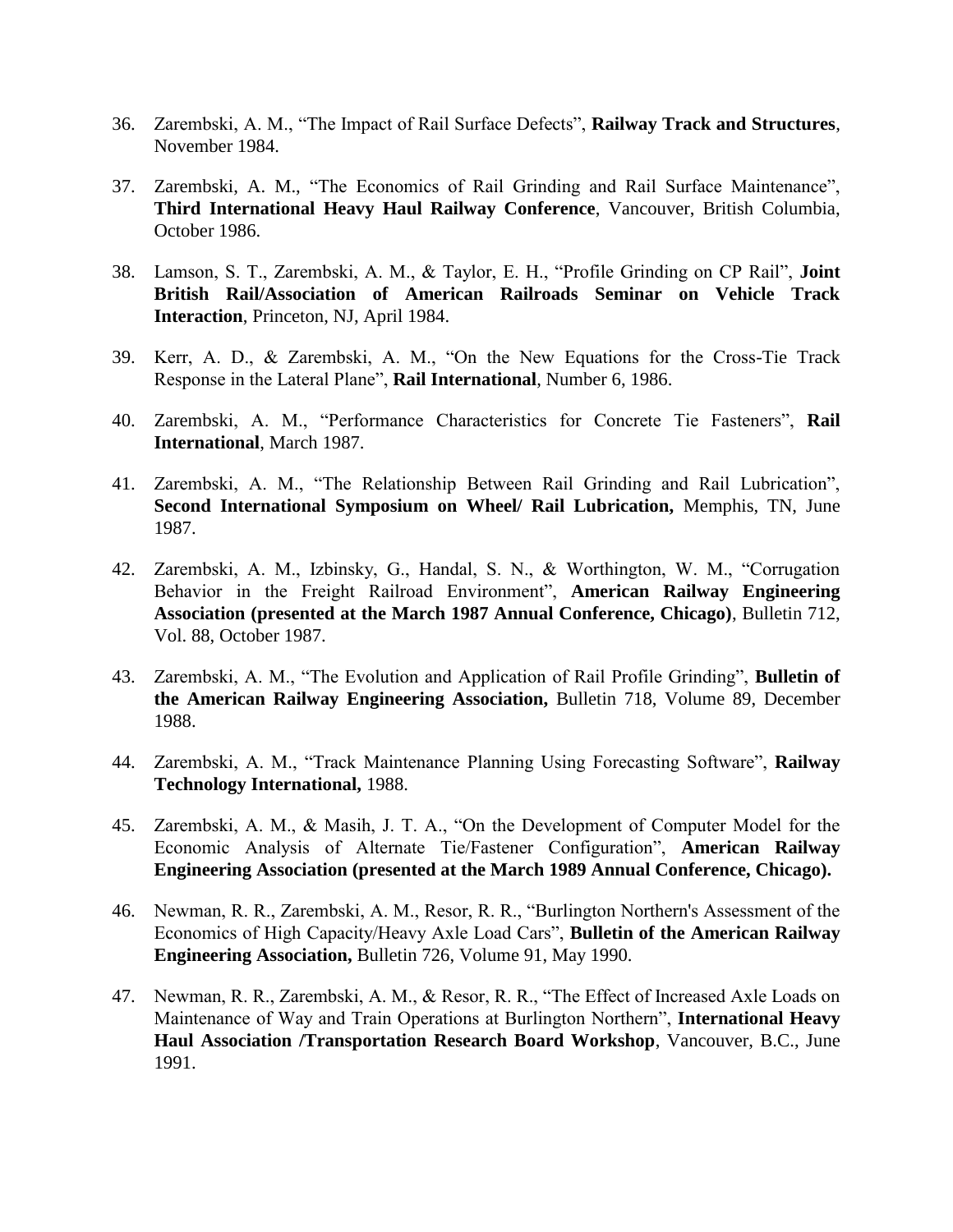- 48. Zarembski, A. M., "Forecasting of Track Component Lives and its Use in Track Maintenance Planning", **International Heavy Haul Association/Transportation Research Board Workshop, Vancouver, B.C.,** June 1991**.**
- 49. Zarembski, A. M., "Track Maintenance Planning For Short Lines, Regionals", **Modern Railroads Short Lines and Regionals**, October 1988.
- 50. Zarembski, A. M., Palese, J. W., & Martens, J. H., "The Effect of Improved Rail Manufacturing Process on Rail Fatigue Life", **American Railway Engineering Association,** Bulletin 733, Volume 92, December 1991.
- 51. Newman, R. R., Zarembski, A. M., & Resor, R. R., "Economic Implications of Heavy Axle Loads on Equipment Design Operations and Maintenance", **American Society of Mechanical Engineering**, WAM, RTD-Volume 4, Rail Transportation, December 1991.
- 52. Zarembski, A. M., "Wood Tie Fastener Performance Requirements: The User's Points of View", **Symposium on Elastic Track Fasteners, American Railway Engineering Association,** Omaha, NE, June 1992.
- 53. Resor, R. R., & Zarembski, A. M., "Development of Track Maintenance Planning Models for Rail Rapid Transit Systems", **Computers in Railways III, Proceedings of the Third International Conference (COMPRAIL 92)**, Vol. I: Management (Computational Mechanics Publications, Boston, 1992).
- 54. Zarembski, A. M., "Rail Life Analysis and its Use in Planning Track Maintenance", **Railway Technology International, 1993**.
- 55. Zarembski, A. M., "Determining the Cost of Track Maintenance", **Railway Track and Structures**, April 1993.
- 56. Zarembski, A. M., "Transit Rail Wear Standards"**, American Public Transit Association**, Miami, June 1993.
- 57. Zarembski, A. M., & Palese, J. W., "Rail Maintenance Planning Using Computerized Rail Forecasting Models"**, Conference on Track Maintenance Practices on Suburban and Mass Transit Railways**, Hong Kong, June 1993.
- 58. Zarembski, A. M., "Forecasting of Future Tie Requirements by Computer Modeling"**, Crossties**, July/August 1993.
- 59. Zarembski, A. M., & Bohara, A. P., "Controlling Rail and Wheel Wear on Commuter Operations", **American Railway Engineering Association**, Bulletin 742, Volume 94, October 1993.
- 60. Zarembski, A. M., & McCarthy, W. T., "Development of Non-Conventional Tie and Track Structure Inspection Systems", **Workshop on Innovations in Maintenance of Way Work Equipment, Cosponsored by Transportation Research Board and Roadmasters and**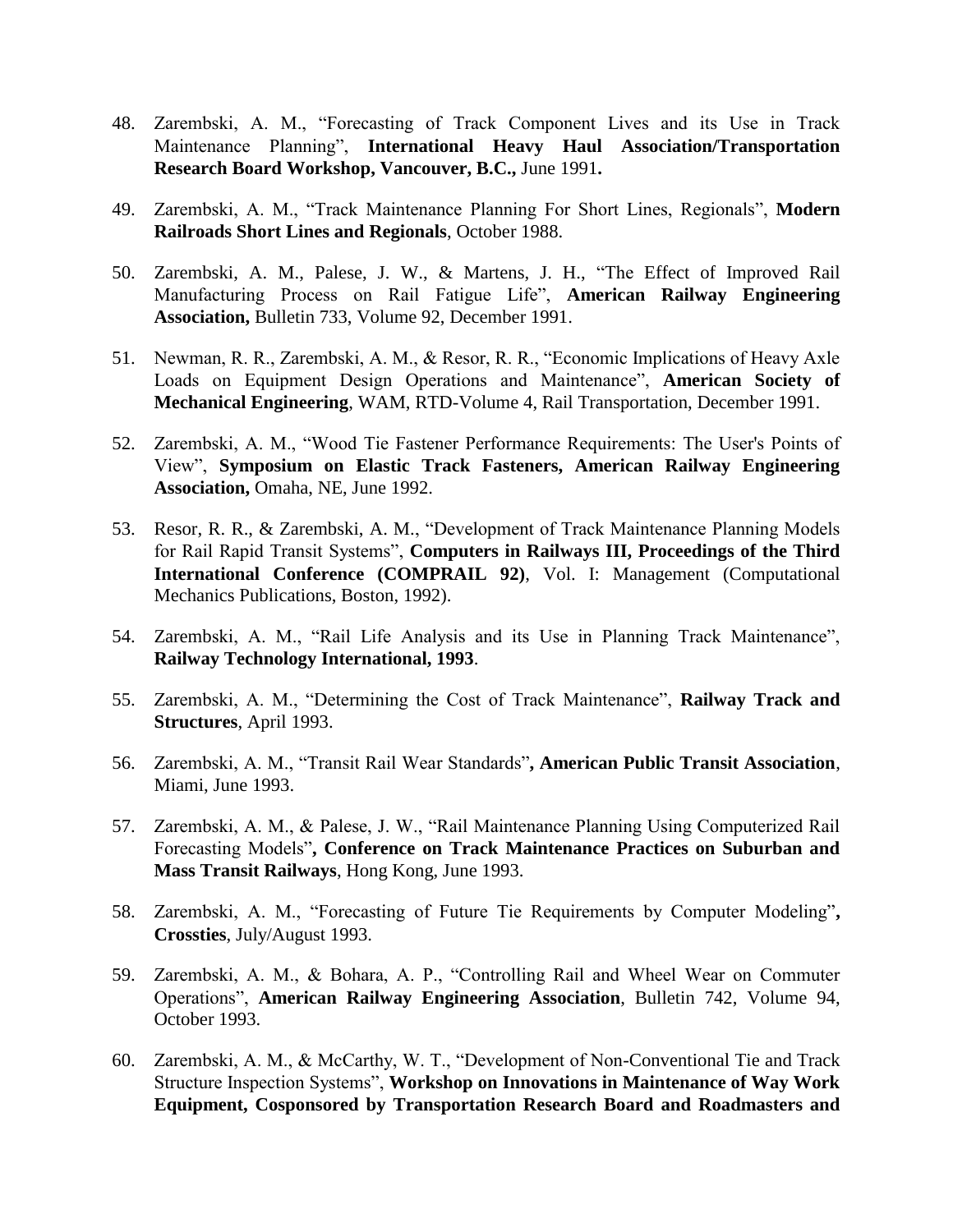**Maintenance of Way Association**, Denver, CO, September 1993. Also published in "Transportation Research Record No. 1489: Rail", Railroad Transportation Research, Transportation Research Board, National Research Council, Washington, DC, 1995.

- 61. Zarembski, A. M., & McCarthy, W. T., "Testing Track Strength and Wood-Tie Condition", **Railway Track and Structures**, September 1993.
- 62. Zarembski, A. M., "Track Maintenance Costing: Alternative Approaches", **Conference on Maintaining Railway Track; Determining Cost and Allocating Resources,** Arlington, VA, October 1993.
- 63. Zarembski, A. M., "Concrete vs. Wood Ties: Making the Economic Choice", **Conference on Maintaining Railway Track; Determining Cost and Allocating Resources,** Arlington, VA, October 1993.
- 64. Zarembski, A. M., "Incremental Costs Incurred for Track Maintenance", **Conference on High Speed Trains on Freight Railroads,** Washington, D.C., November 1994.
- 65. Zarembski, A. M., "Computerized Maintenance Planning and Reporting Systems", **Rail Transit '95: Design, Construction and Maintenance of Transit Track and Structures,** New York, NY, June 1995.
- 66. Zarembski, A. M., "Development of Rail Gage Face Angle Standards to Prevent Wheel Climb Derailments", **American Railway Engineering Association Annual Technical Conference**, Chicago, IL, March 1996.
- 67. Zarembski, A. M., "On the Use of Timber Sleepers in Main Tracks", **World Railway Equipment and Technology Update 1996/1997**, Kensington Publications Ltd., London, England, 1996.
- 68. Zarembski, A. M., "On the Benefits of Rail Maintenance Grinding", **American Railway Engineering Association Annual Technical Conference**, Bulletin 760, Volume 98, Chicago, IL, March 1997.
- 69. Zarembski, A. M., Holfeld, D. R., and Palese, J. W., "On the Derailment of Rail Vehicles Through Turnouts: A Review of Derailment Causes and Mechanisms", **American Railway Engineering Association Turnout Symposium**, Chicago, IL, August 1996.
- 70. Zarembski, A. M., "Track Inspection: Knowing What is Out There", **Railway Track and Structures 1997 Track Buyers Guide**, Chicago, IL, 1997.
- 71. Zarembski, A. M., "Modern Rail Grinding Techniques: Selecting the Proper Grinding Approach", **Railway Gazette International**, London, England, February 1997.
- 72. Zarembski, A. M., Holfeld, D. R., and Palese, J. W., "Derailment of Transit Vehicles in Turnouts", **Transportation Research Board Annual Meeting**, Washington, DC, January, 1997.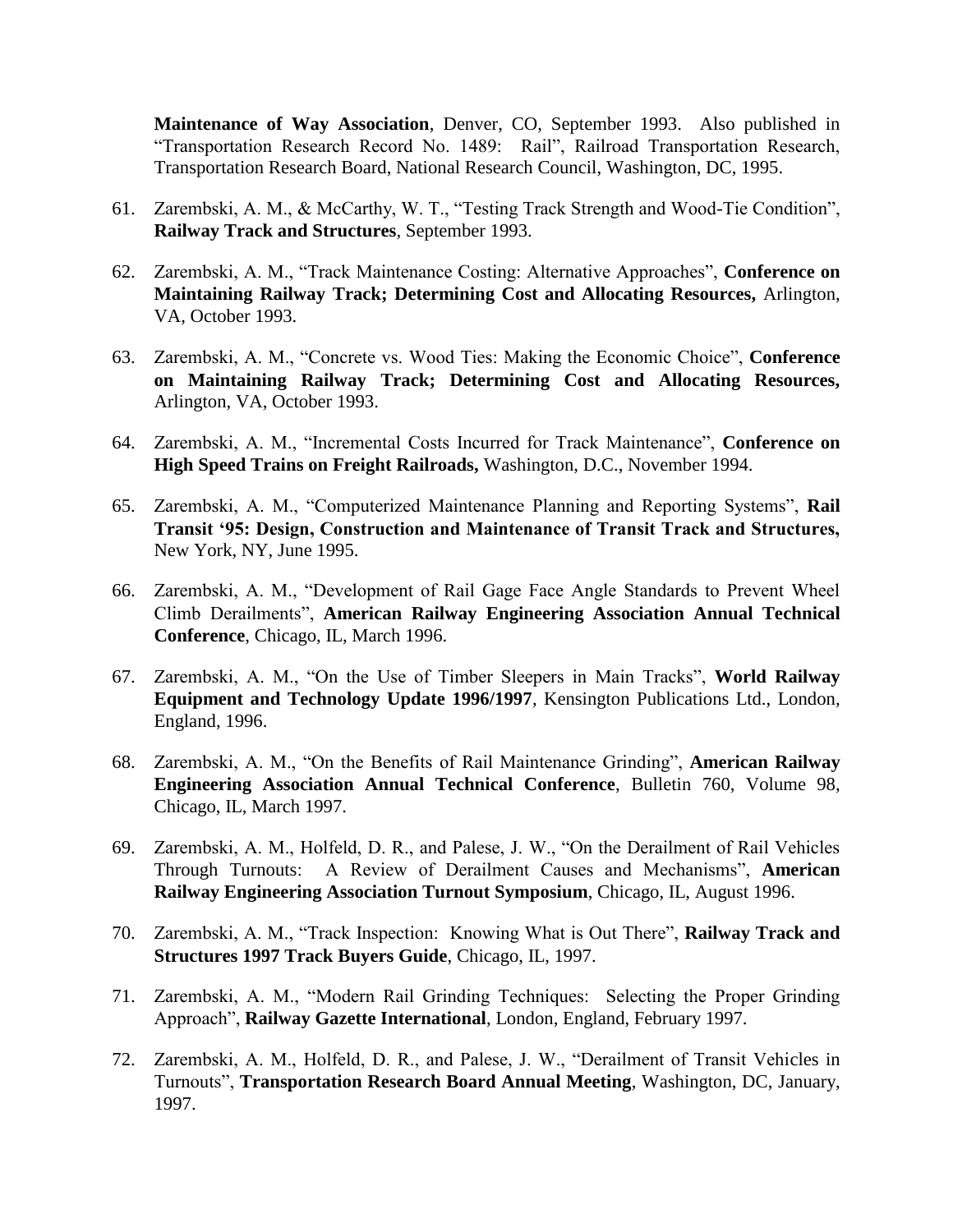- 73. Zarembski, A. M., "Recent Developments in Maintenance Planning Systems", **Railway Track and Structures**, Chicago, IL, February 1997.
- 74. Zarembski, A. M. and Holfeld, D. R., "On the Prediction of the Life of Wood Crossties", **American Woodtie Preservers Association Conference**, Pittsburgh, PA, April 1997.
- 75. Zarembski, A. M. and Holfeld, D. R., "On the Prediction of the Life of Wood Crossties", **Crossties Magazine,** May/June and July/August, 1997.
- 76. Holfeld, D. R., and Zarembski, A. M., "Knowledge Transfer: Utilizing New Technologies" **Sixth International Heavy Haul Railway Conference**, Capetown, South Africa, April 1997.
- 77. Zarembski, A. M., "Development and Implementation of Integrated Maintenance Planning Systems", Transportation **Research Board Annual Meeting**, Washington, DC, January, 1998.
- 78. Zarembski, A.M., and Gauntt, J.C., "Evaluation of Life Cycle Costs of Alternate Tie (Sleeper)/Fastener Systems and Their Use in Defining Maintenance Policy and Practice", **WCRR Conference**, Florence, Italy, November 1997.
- 79. Zarembski, A.M, "The Economics of Increasing Axle Loads", **European Railway Review**, London, England, June 1998.
- 80. Zarembski, A.M., "Enhanced Tie Condition Inspection Using Hand Held Recording Systems", **Crossties Magazine**, August 1998.
- 81. Zarembski, A.M., Thornton, D., Palese, J.W., Forte, N., "Development and Implementation of RailGraph; A Field Deployable Rail Maintenance Management Tool", **American Railway Engineering Maintenance Association Annual Technical Conference,** 1998.
- 82. Zarembski, A.M., and Paulsson, Bjorn, "Introduction of Heavy Axle Loads in Europe: Economics of 30 Tonne Axle Load Operations on the Malmbanan", **European Railway Review**, 1998
- 83. Zarembski, A.M, Palese, J.W., and Katz, Leonid "Implementation of a Dynamic Rail-Highway Grade Crossing Transition", **Transportation Research Board Annual Meeting**, Washington, DC, January, 1999.
- 84. Zarembski, A.M, "Determination of Future Crosstie Requirements from Gage Strength Measurements", **Crossties Magazine**, March/April 1999.
- 85. Zarembski, A.M. Chiddick, A.S. "Application of New Lubricant Formulations For The Reduction of Wheel Squeal Noise Under Freight and Passenger Service", **American Society of Mechanical Engineers Joint Technical Conference with AREMA**, September 1999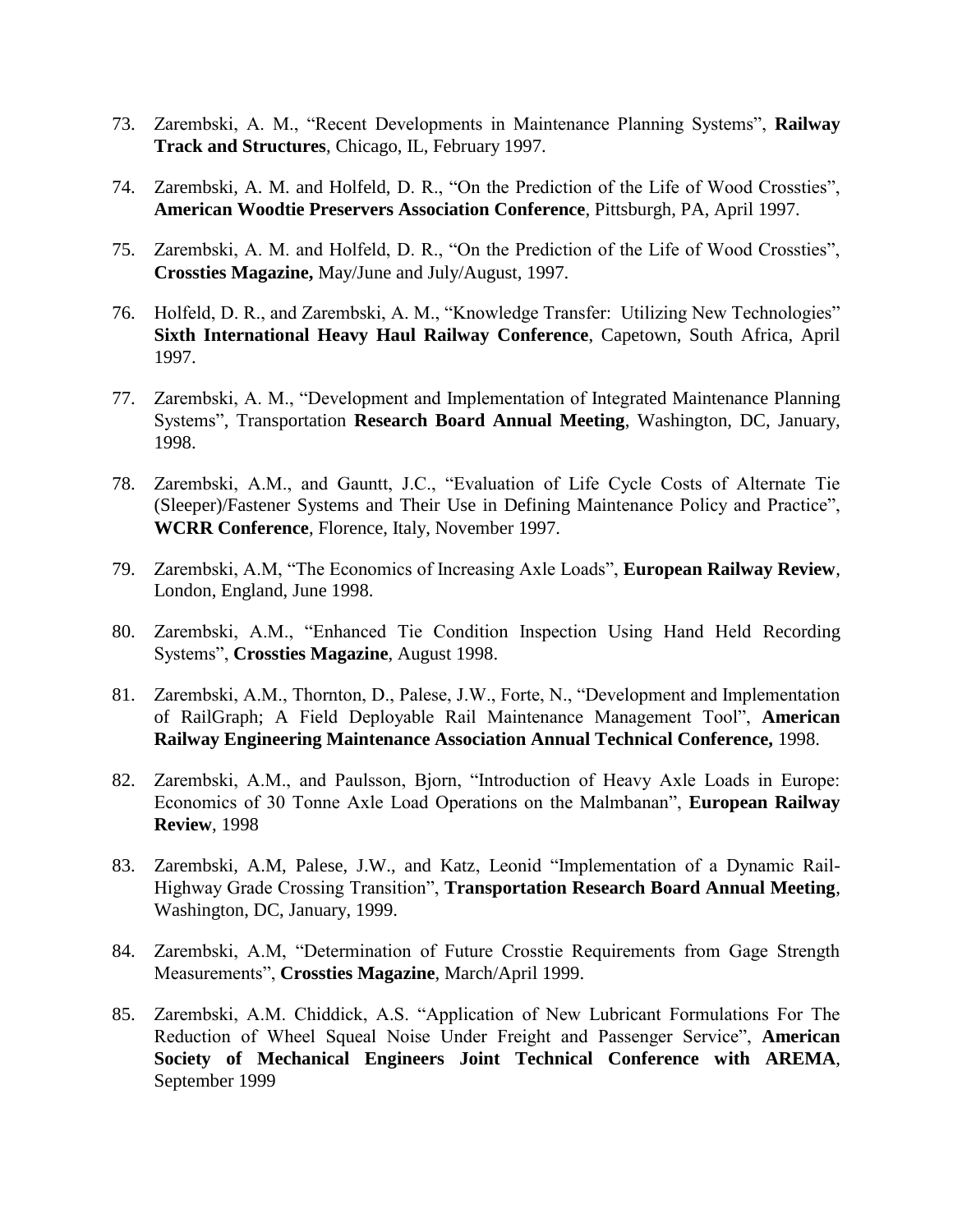- 86. Zarembski, A.M., "Use of Track Strength Data in the Determination of Future Crosstie Requirements", **American Railway Engineering Maintenance Association Annual Technical Conference,** September 1999
- 87. Zarembski, A.M, & Palese, J.W., "Application of Maintenance of Way Information Systems to Enhance Operations and Safety". **Passenger Transport, American Public Transit Association,** October 1999.
- 88. Bonaventura, Clifford S., Palese, Joseph W. & Zarembski, A.M., "Intelligent System for Real-Time Prediction of Railway Response to the Interaction with Track Geometry". **American Society of Mechanical Engineers, 2000 Spring ASME/IEEE Joint Rail Conference,** April 2000.
- 89. Gauntt, J.C., & Zarembski, A.M., "Analysis of Wood Cross-Tie Price Sensitivities". **American Railway Engineering Maintenance Association Annual Technical Conference,** September 2000.
- 90. Zarembski, A.M., "The Implications of Heavy Axle Load Operations for Track Maintenance on Short Lines". **American Railway Engineering Maintenance Association Annual Technical Conference, September** 2000.
- 91. Zarembski, A.M., & Blaze, J., "Small Roads and Heavy Loads". **Railway Age Magazine,**  April 2000.
- 92. Zarembski, A.M., & Kondapalli, Sunil K., "Ballast Shoulder Cleaning: Issues and Economics", submitted for publication **Railway Age Magazine,** June 2000.
- 93. Resor, R.R., Zarembski, A.M., & Patel, P.K., "An Estimation of the Investment in Track and Structures Needed to Handle 286,000 lb. Rail Cars on Short Line Railroads", **Transportation Research Board,** 2000.
- 93. Palese, J.W., & Zarembski, A.M., "BNSF Tests Risk-Based Ultrasonic Detection", published **Railway Track & Structures Magazine,** February 2001.
- 94. Zarembski, A.M., Palese, J.W., & Bell, J.G., "Limiting High Speed Dynamic Forces on the Track Structure; The Amtrak Acela Case", **American Railway Engineering Maintenance Association Annual Technical Conference,** Sept 2001.
- 96. Redden, J.W.P., Selig, E.T. & Zarembski, A.M., "Design Considerations in Stiff Track Modulus Environments", **Railway Track & Structures Magazine**. February 2002
- 97. Zarembski, A.M, Palese, Joseph W., and Katz, Leonid "Reduction of Dynamic Wheel/Rail Impact Forces at Grade Crossings Using Stiffness Transitions", **American Society of Mechanical Engineers, 2001 ImechE Congress,** New York, NY, November 2001
- 98. Zarembski, A.M., Palese, J.W., Bell, J.G., "Controlling Track Forces during Introduction of New High Speed Trains", **International Railway Journal**, October 2001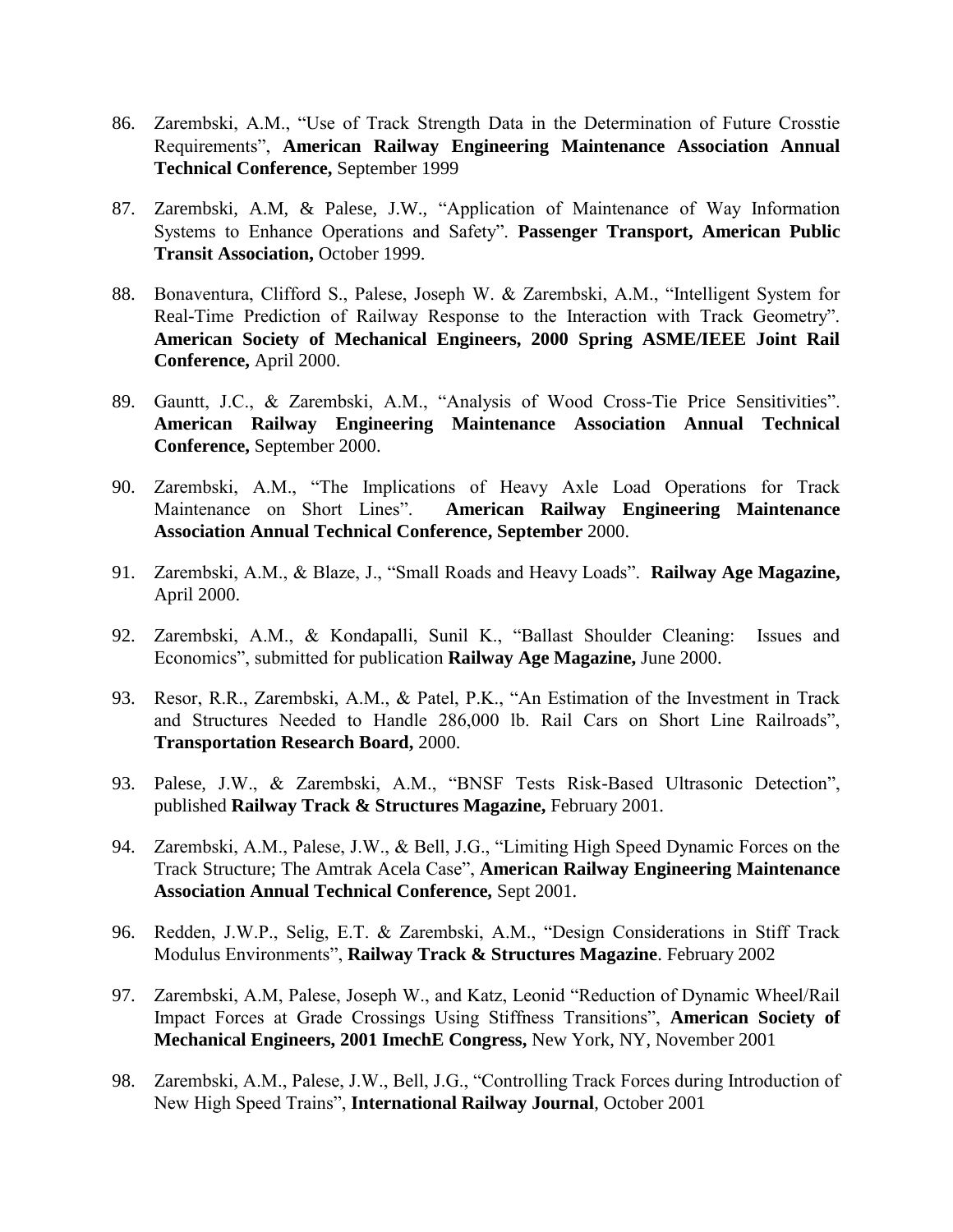- 99. Zarembski, A.M., Turner, F., "Funding Infrastructure Upgrade Needs on Short Lines", **Railway Age Magazine**, December 2001.
- 100. Turner, R., Zarembski, A.M., "Helping Shortlines Meet the Challenges of HAL", published **Railway Track & Structures Magazine,** November 2001.
- 101. Lee, T., Zarembski, A.M., Weisgerber, J., "Use of New Generation Maintenance of Way Information System on Toronto Transit", **Railway Track & Structures Magazine,** May 2002.
- 102. Zarembski, A.M., Parker, L.A., Palese, J.W., Bonaventura, C., "Computerized Tie Condition Inspection and Use of Tie Condition Data in Cross-Tie Maintenance Planning", **International Heavy Haul Conference**, May 2003.
- 103. Zarembski, A.M., Parker, L.A., Palese, J.W., "Use of Comprehensive Tie Condition Data in Cross-Tie Maintenance Planning and Management on the BNSF", **American Railway Engineering Maintenance Association Annual Technical Conference**, September 2002.
- 104. Zarembski, A.M., Gauntt, J.C., "Development of a Tie Usage Index for Matching Wood Performance and Operating Conditions", **American Railway Engineering Maintenance Association Annual Technical Conference**, September 2002.
- 105. Zarembski, A.M., Bell, J.G., "Limiting the Effects of High-Speed Dynamic Forces on Track Structure", published **TR News**, September-October 2002
- 106. Bonaventura, C.S., Palese, J.W., Zarembski, A.M., "Real-Time Prediction of Railway Vehicle Response to the Interaction with Track Geometry", **International Heavy Haul Conference**, May 2003.
- 107. Zarembski, A.M., Blaze, J., "The Economics of Heavy Axle Loads: Costs and Benefits", published at the **Heavy Haul: The Solution for Europe's Future,** Paris**,** March 2003.
- 108. Zarembski, A.M., Blaze, J., "The Economics of Heavy Axle Loads: Costs and Benefits", **International Railway Journal,** April 2003.
- 109. Zarembski, A.M., Palese, J.W., "Risk Based Ultrasonic Rail Test Scheduling: Practical Applications in Europe and North America, **Conference Contact Mechanics and Wear of Rail/Wheel Systems (CM2003)**, Gothenburg, Sweden, June 2003.
- 110. Zarembski, A.M., Resor, R. R., Patel, P, "Economics of Wayside Inspection Systems", **2003 ASME International Mechanical Engineering Congress and Exposition (IMECE'03)**, Washington, DC, November 16-21, 2003.
- 111. Zarembski, A.M., Weisgerber, J., "Implementation of a New Generation of Maintenance of Way Information Systems for Transits", **AREMA 2003 Annual Conference & Exposition**, Chicago, IL, October 5-8, 2003.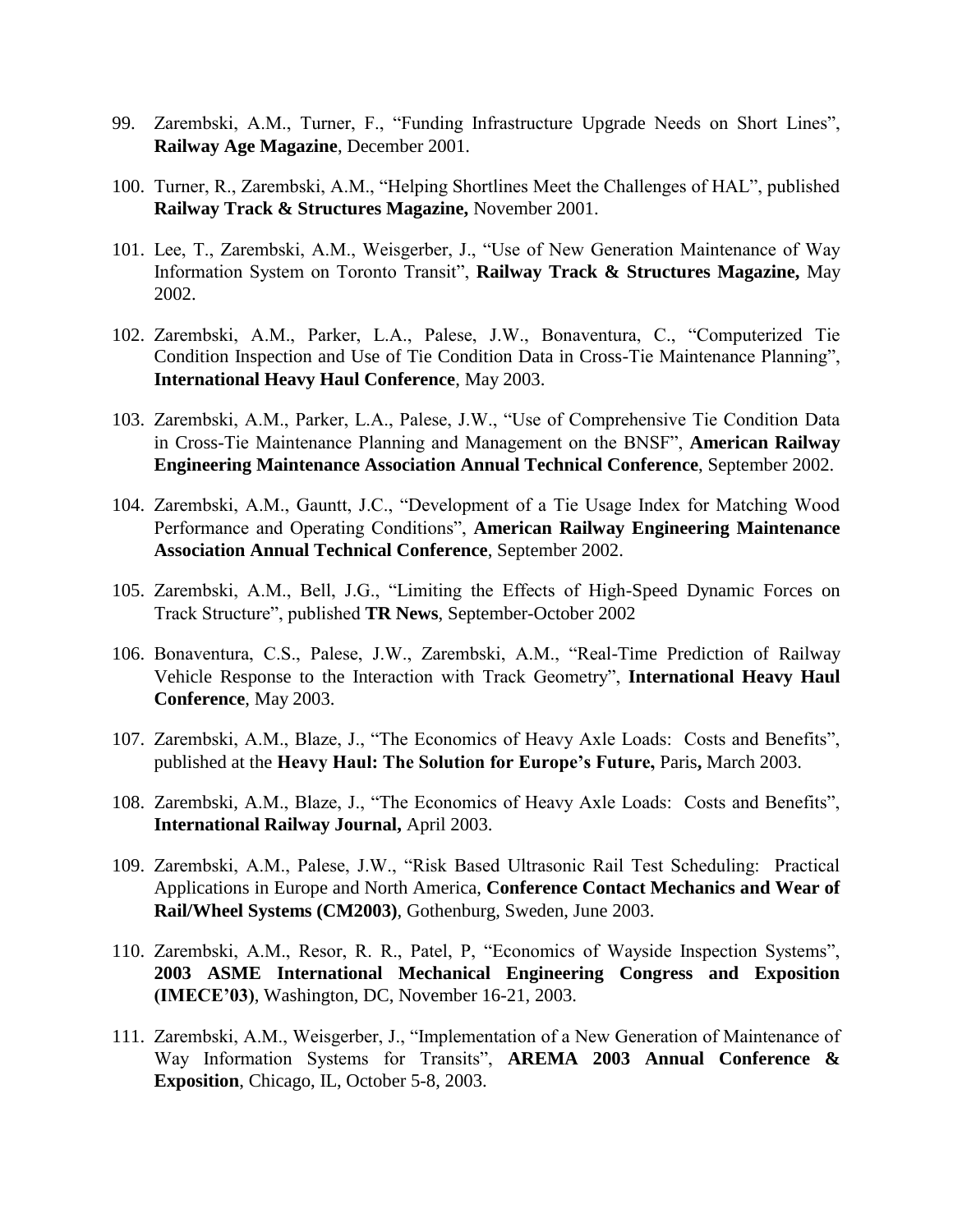- 112. Bonaventura, C.S., Palese, J.W., Zarembski, A. M., "Field Evaluation and Deployment of a Track Geometry Car Based Real-Time Dynamics Simulator", **AREMA 2003 Annual Conference & Exposition,** Chicago, IL, October 5-8, 2003.
- 113. Bonaventura, C.S., Zarembski, A.M., Palese, J.W., Holfeld, D.R., "Increasing Speeds through the Diverging Route of a Turnout without Increasing Lead Length", **83rd TRB Annual Meeting**, Washington, DC, January 11-15, 2004.
- 114. Resor, R.R., Zarembski, A.M., Patel, P., "Factors Determining the Economics of Wayside Defect Detectors", **83rd TRB Annual Meeting**, Washington, DC, January 11-15, 2004.
- 115. Bonaventura, C.S., Palese, J.W., Zarembski, A.M., "Performance of a Track Geometry Car-Based Real-Time Dynamics Simulator using Multiple Vehicle Types, **2003 ASME International Mechanical Engineering Congress and Exposition (IMECE'03)**, Washington, DC, November 16-21, 2003.
- 116. Blaze, J., Zarembski, A.M., "Lessons from the North American Rail/Intermodal Experience: Integrating Technical Engineering with Strategic Business Planning", IRCA *Rail International – Schienen der Welt*, May 2004.
- 117. Zarembski, A.M., "Engineering of Railway Tracks", **Kerr Symposium on Engineering Mechanics**, University of Delaware College of Engineering, Newark, DE, April 29-30, 2004.
- 118. Zarembski, A.M., Grissom, G.T., Henry M. Lees, "Development of Track Buckling Risk Analysis Methodology", **AREMA 2004 Annual Conference & Exposition,** Nashville, TN, September 19-22, 2004.
- 119. Bonaventura, C.S., Zarembski, A.M., Palese, J.W., Holfeld, D.R., "Increasing Speeds through the Diverging Route of a Turnout Without Increasing Lead Length, **Railway Track & Structures,** July 2004
- 120. Palese, J.W., Euston, T. L., Zarembski, A.M., "Use of Profile Indices for Quality Control Grinding", **AREMA 2004 Annual Conference & Exposition,** Nashville, TN, September 19-22, 2004.
- 121. Zarembski, A.M., Grissom, G.T., Lees, H.M., "Assessing the Risk of Track Buckling", **Railway Track & Structures Magazine,** February 2005.
- 122. Bonaventura, C.S., Zarembski, A. M., Palese, J.W., "TrackSafe: A Track Geometry Car Based Real-Time Dynamics Simulator", **ASME 2005 Joint Rail Conference,** Pueblo, CO, March 16-18, 2005.
- 123. Palese, J.W., Zarembski, A.M., "Practical Applications of Risk Based Ultrasonic Rail Test Scheduling in Europe and North America, **Asset Management for Railway Infrastructure Asia 2005,** Singapore, February 23-24, 2005.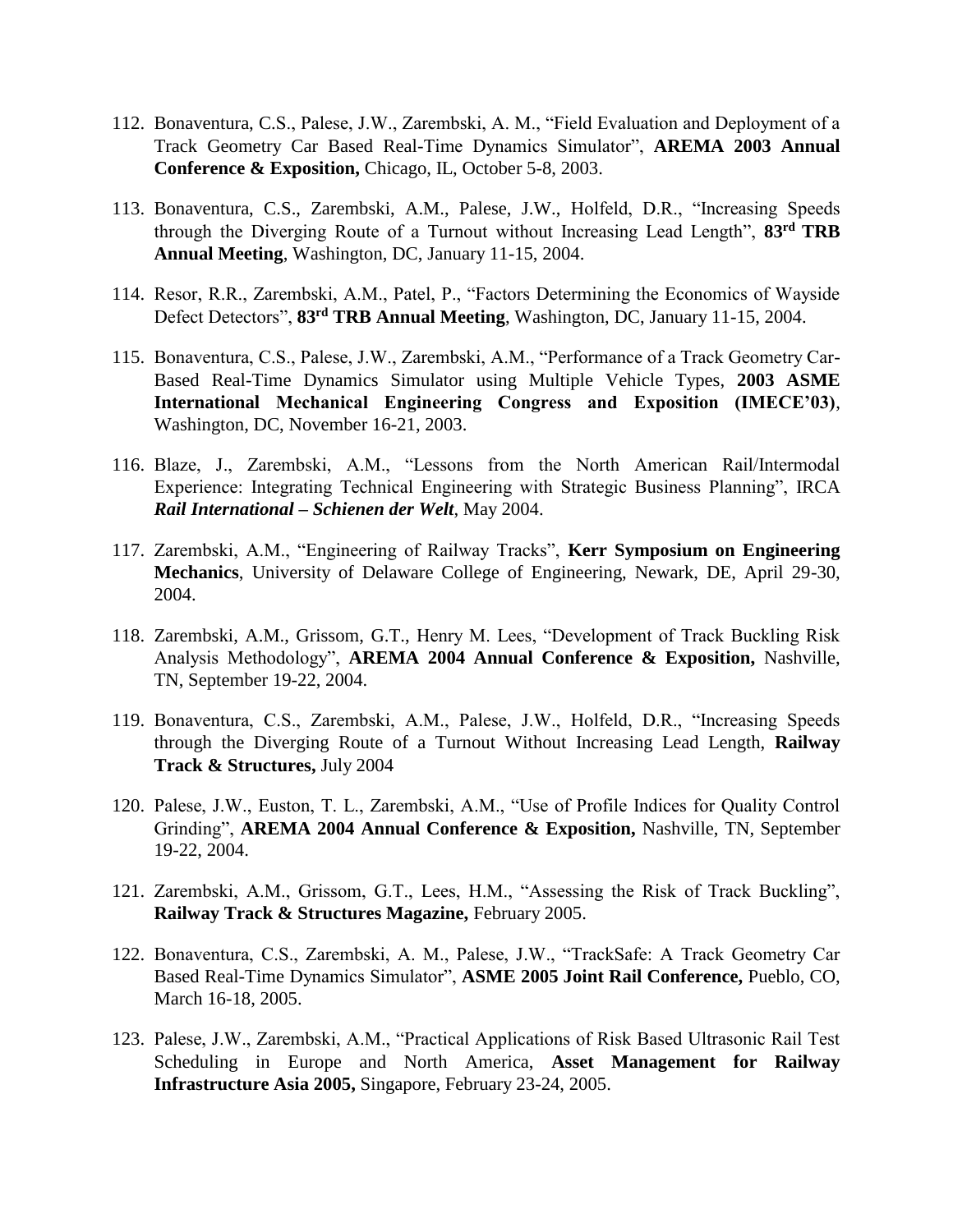- 124. Zarembski, A.M., Holfeld, D.H., "The Importance of Safe and Efficient Railroad Operations for Coal Power Plants," **EnergyPulse**, April 11, 2005.
- 125. Zarembski, A.M., Palese, J.W., "Assessing and Managing Risk on the Railway Track", **International Railway Journal,** May 2005.
- 126. Zarembski, A.M., Palese, J.W., Euston, T.L., "Monitoring Grinding Effectiveness Using Grinding Quality Indices", **Railway Track & Structures,** June 2005
- 127. Gauntt, J.C., Zarembski, A.M., "On the Use of 6" x 8" Timber Cross-Ties in Low Density Heavy Axle Load Operations", **2005 AREMA Annual Conference,** Chicago, IL, September 25-28, 2005
- 128. Zarembski, A.M., Palese, J.W., "Characterization of Broken Rail Risk for Freight and Passenger Railway Operations", **2005 AREMA Annual Conference,** Chicago, IL, September 25-28, 2005
- 129. Bonaventura, C.S., Holfeld, D.R., Zarembski, A.M., Palese, J.W., "Test Results of a Modified Turnout Designed to Increase Diverging Route Speeds Without Increasing Lead Length", **2005 AREMA Annual Conference,** Chicago, IL, September 25-28, 2005
- 130. Zarembski, A.M., Euston, T.L., Palese, J.W., "Use of Track Component Life Prediction Models in Infrastructure Management", **AusRail Conference and Exhibition**, Sydney, November 2005
- 131. Bonaventura, C.S., Holfeld, D.R., Zarembski, A.M., "Optimizing Vehicle Dynamics Through a Switch While Maintaining Existing Switch Lead Length", **2006 ASME Joint Rail Conference**, Atlanta, April 2006
- 132. Zarembski, A.M., Palese, J.W., "Management of Broken Rail Risk" ("Gestion du risqué de rupture du rail"), **LeRail,** January 2006
- 133. Zarembski, A.M., Palese, J.W., Bonaventura, C.S., " Use of Hand Held Computers (PDAs) for Track Inspection and Maintenance" ("Utilisation d'ordinateurs de poche (PDA) pour le contrôle et la maintenance des voies"), **LeRail**, February/March 2006.
- 134. Zarembski, A.M., Palese, J.W., "Managing Risk on the Railway Infrastructure", **World Congress of Railroad Research**, Montréal, Canada, June 2006.
- 135. Zarembski, A.M., Bonaventura, C.S., Palese, J.W., "Real Time Analysis of Track Geometry to Control Derailment Risk", **Rail Quarterly**/**LeRail**, June 2006
- 136. Zarembski, A.M., "Advances in the Use of Hand Held Computers for Track Inspection and Maintenance Management," **Railway Track & Structures**, August 2006
- 137. Zarembski, A.M., Bonaventura, C.S., Holfeld, D.R., "Development of Maintenance Indices for Turnouts", **AREMA 2006 Annual Conference,** Louisville, KY, September 2006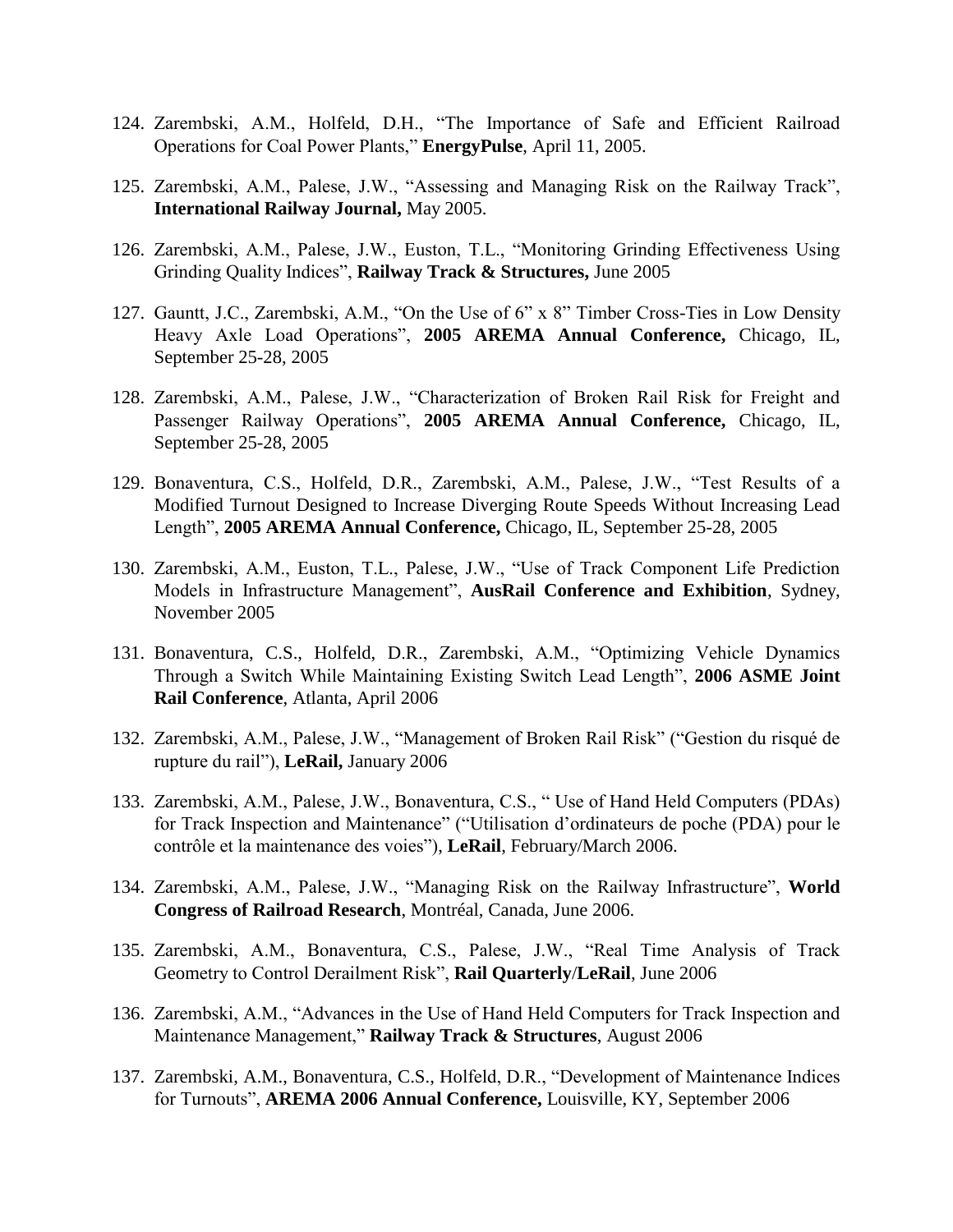- 138. Zarembski, A.M., Palese, J.W., Euston, T.L., "Using Real Time Quality Control to Manage Rail Grinding", **Interface The Journal of Wheel/Rail Interaction [\(www.interfacejournal.com/features/07-06\)](http://www.interfacejournal.com/features/07-06)**, July 2006
- 139. Zarembski, A.M., Gauntt, J.C., Grissom, G.T., Palese, J.W., "Field Demonstration of the Use of Track Strength Data to Optimize Tie Replacement Requirements", **AREMA 2007 Annual Conference & Exposition**, Chicago, IL, September 2007
- 140. Zarembski, A.M., Palese, J.W., "Use of Risk Management in Improving Track Safety", **AREMA 2007 Annual Conference & Exposition,** Chicago, IL, September 2007
- 141. Zarembski, A.M., Palese, J.W., "Improving Track Safety with New Generation Risk Management Tools", **Railway Track & Structures,** September 2007
- 142. Palese, J.W., Zarembski, A.M., "The Economics Of Heavy Axle Loads: Costs, Benefits, And Engineering Issues", **ExpoRail 2007,** India, October 2007
- 143. Zarembski. A.M., "Engineering and Economics Issues for Heavy Axle Load Operations", **IPWE 2008 Conference**, India, February 2008
- 144. Zarembski, A.M., "Use of Risk Management in Improving Track Safety", **IPWE 2008 Conference**, India, February 2008
- 145. Zarembski, A.M., "The Benefits of Rail Grinding", **IPWE 2008 Conference**, India, February 2008
- 146. Bonaventura, C.S., Zarembski, A.M., Palese, J.W., "Switch and Crossing Inspections and Maintenance Management Using Handheld Computers", **4th IET International Conference on Railway Condition Monitoring (RCM 2008),** Derby, UK, June 2008
- 147. Zarembski, A.M., Cikota, J.F., "Estimating Maintenance Costs for Mixed High-Speed Passenger and Freight Rail Corridors", **TR News,** March-April 2008.
- 148. Zarembski, A.M., "Rail Grinding as Part of Rail Management Strategy", **Railway Track & Structures,** June 2008
- 149. Zarembski, A.M., Newman, G.R., "Comparative Technical and Economic Analysis of Stoneblowing vs. Tamping", **AREMA 2008 Annual Conference and Exposition**, Salt Lake City, UT, September 2008
- 150. Zarembski, A.M., Holfeld, D.R., "Safe and Efficient Maintenance for Utility and Mine Tracks", **Coal Transporter Magazine**, Issue 2, 2007
- 151. Zarembski, A.M., "New Technologies for Ballast and Track Geometry Maintenance", **Coal Transporter Magazine,** Issue 2, 2009
- 152. Zarembski, A.M., "Development of Guidelines for Broken Rail Risk", **Railway Track & Structures,** October 2009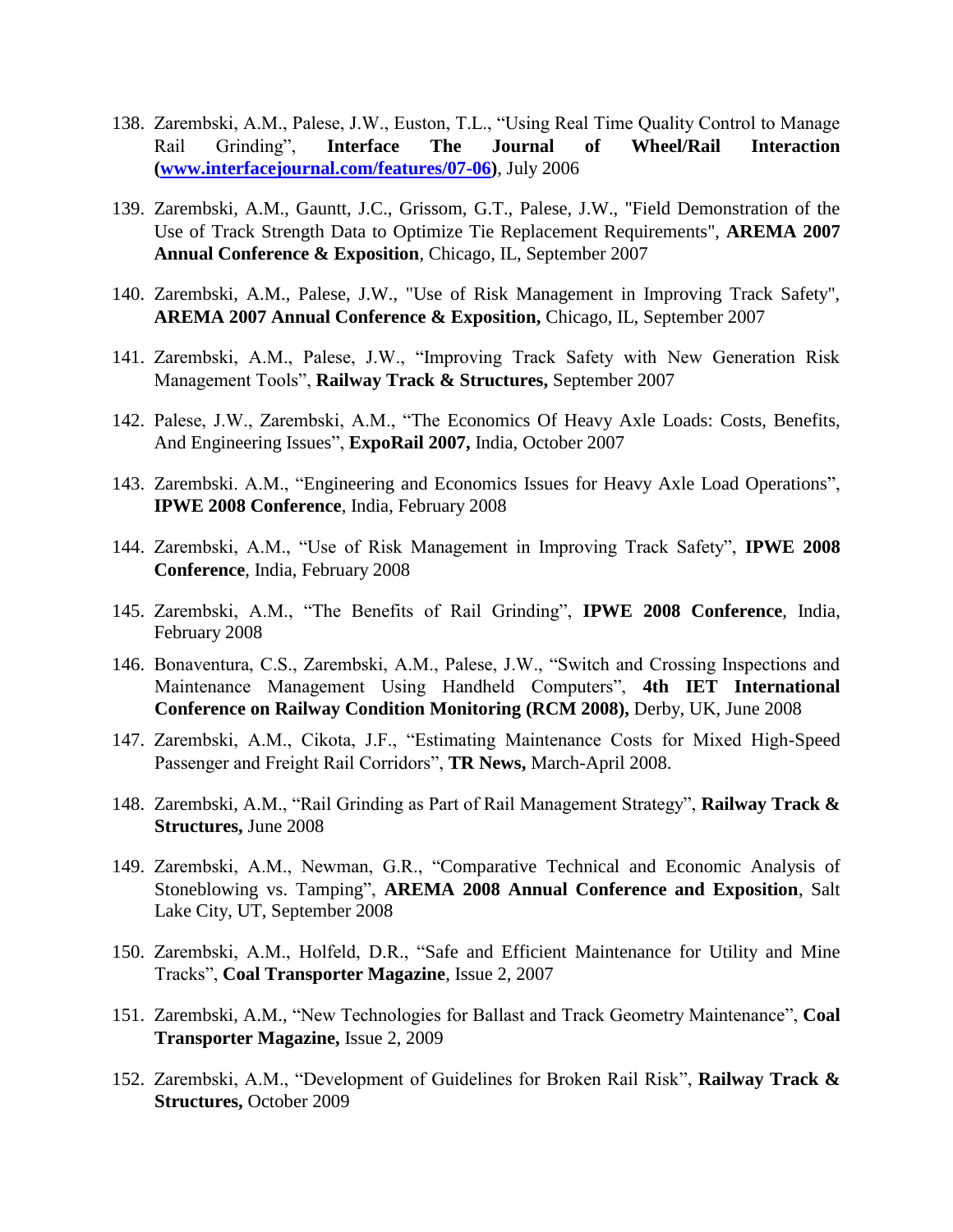- 153. Zarembski, A.M., "Automated Planning of Wear Based Rail Replacement", **Railway Track & Structures,** January 2010
- 154. Palese, J.W., Zarembski, A.M., "A Total Rail Maintenance Strategy for HAL Railways", **IPWE,** India, 2010.
- 155. Zarembski, A.M., Patel, P. K., "Estimating Maintenance Costs For Mixed Higher Speed Passenger and Freight Rail Corridors", **ASME/IEEE/AREMA Joint Rail Conference 2010**, Urbana, IL, April 2010.
- 156. Zarembski, A.M., "Management of Broken Risk for High Speed Passenger Rail", **ASME/IEEE/AREMA Joint Rail Conference 2010**, Urbana, IL, April 2010.
- 157. Zarembski, A.M., Bonaventura, C.S., "Dynamic Effects of Track Surface Condition on Vertical Wheel/Rail Forces and Energy Consumption", **ASME/IEEE/AREMA Joint Rail Conference 2010**, Urbana, IL, April 2010.
- 158. Zarembski, A.M., Palese, J.W., "Evaluation of the Effectiveness of Rail Grinding on Reducing Rail Defects on North American Class 1 Railroad", **AREMA 2010 Annual Conference and Exposition,** Orlando, FL, August 2010
- 159. Holfeld, D.R., Bonaventura, C.S., Zarembski, A.M., "Field Results of a Modified Turnout Designed to Increase Diverging Route Speeds without Increasing Lead Length", **AREMA 2010 Annual Conference and Exposition,** Orlando, FL, August 2010
- 160. Zarembski, A.M., "Grinding of Turnouts and Special Trackwork" **Railway Track & Structures**, June 2010
- 161. Zarembski, A.M, Rail Maintenance Planning and Management Using State of the Art Maintenance Management Software, **International Railway Journal**, November 2010.
- 162. Zarembski, A.M., "High Speed Rail Grinding for High Speed Rail", **7th World Congress on High Speed Rail**, Beijing, China, December 2010.
- 163. Zarembski, A.M., Palese, J. W., "Does Rail Grinding Reduce Rail Defects", **RT&S**, February 2011
- 164. Zarembski, A.M., "Engineering Higher Speed Rail", **Railway Age,** March 2011
- 165. Zarembski, A.M., Euston, T.E., Palese, J.W., "Development, Implementation, and Validation of an Automated Turnout Inspection Vehicle", **IHHA 2011,** Calgary, Canada, June 2011
- 166. Bonaventura, C.S., Zarembski, A.M., Palese, J.W., "Determination of Optimum Intervention Time for Track Surfacing Based on Economic Minimization of Maintenance Costs", **IHHA 2011,** Calgary, Canada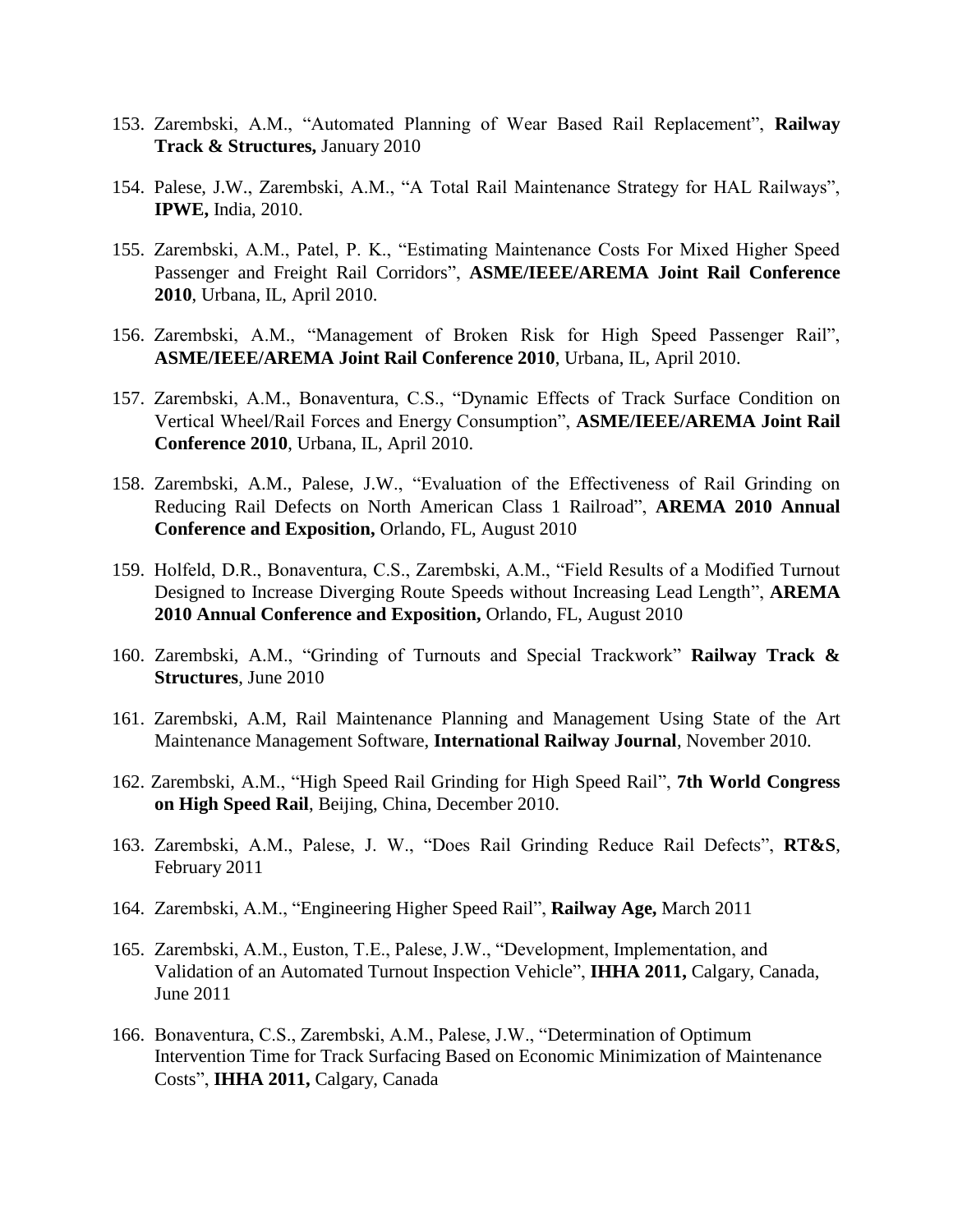- 167. Zarembski, A.M., "Management of Total Rail Grinding Maintenance Process", **Railway Track & Structures**, June 2011
- 168. Zarembski, A.M., Palese, J.W., Euston, T.L., Scheiring, W.R., "Development and Implementation of Automated Switch Inspection Vehicle", **2011 AREMA Annual Conference,** Minneapolis, MN, September 2011
- 169. Zarembski, A.M., Hagan, B., "Effectiveness of High Speed Rail Grinding on Metal Removal and Grinding Productivity", **2011 AREMA Annual Conference,** Minneapolis, MN, September 2011
- 170. Euston, T.L., Zarembski, A.M., Hartsough, C.M., Palese, J.W., "Analysis Of Wheel-Rail Contact Stresses Through A Turnout", **2012 ASME Joint Rail Conference,** Philadelphia, PA, April 2012
- 171. Zarembski, A.M., "High-Speed Rail Grinding and Metal Removal", **Railway Track &**  Structures, June 2012
- 172. Schobel, A., Maly, T. and Zarembski, A. M., **"**Mitigation Matrices for Derailment Prevention" **21st International Symposium on Electronics in Transport** , Ljubljana, Slovenia, March 2013.
- 173. Zarembski, A. M., Grissom, G. T., and Euston, T. L. , "Use of Ballast Inspection Technology for the Prioritization, Planning and Management of Ballast Delivery and Placement" **American Railway Engineering Association Annual Conference,** Indianapolis, IN, September 2013
- 174. Zarembski A. M. and Zhi, S. D., "Analyzing Rail Grinding Patterns", **Railway Track and Structures**, June 2013.
- 175. Zarembski A. M. "Expanding Railroad Education", **Railway Track and Structures**, June 2013.
- 176. Zhi, S. D. and Zarembski, A. M., "Towards a Better Understanding of the Rail Grinding Mechanism" **ASME 2013 Rail Transportation Division Fall Technical Conference**, RTDF2013, October 2013, Altoona, PA
- 177. Zarembski, A. M., Grissom, G. T., and Euston, T. L. , "On the Use of Ballast Inspection Technology for the Management of Track Substructure" **Journal of Transportation Infrastructure Geotechnology**, Volume 1, Issue 1 (2014), Page 83-109.
- 178. Zarembski A. M., "Improving Inspection of Turnouts", **Railway Track and Structures**, November 2013.
- 179. Zarembski, A. M. and Kerchof, B., "Development of Hand Gauges for Inspection of Switch Points to Prevent Wheel Climb" **Railway Track and Structures**, July 2014.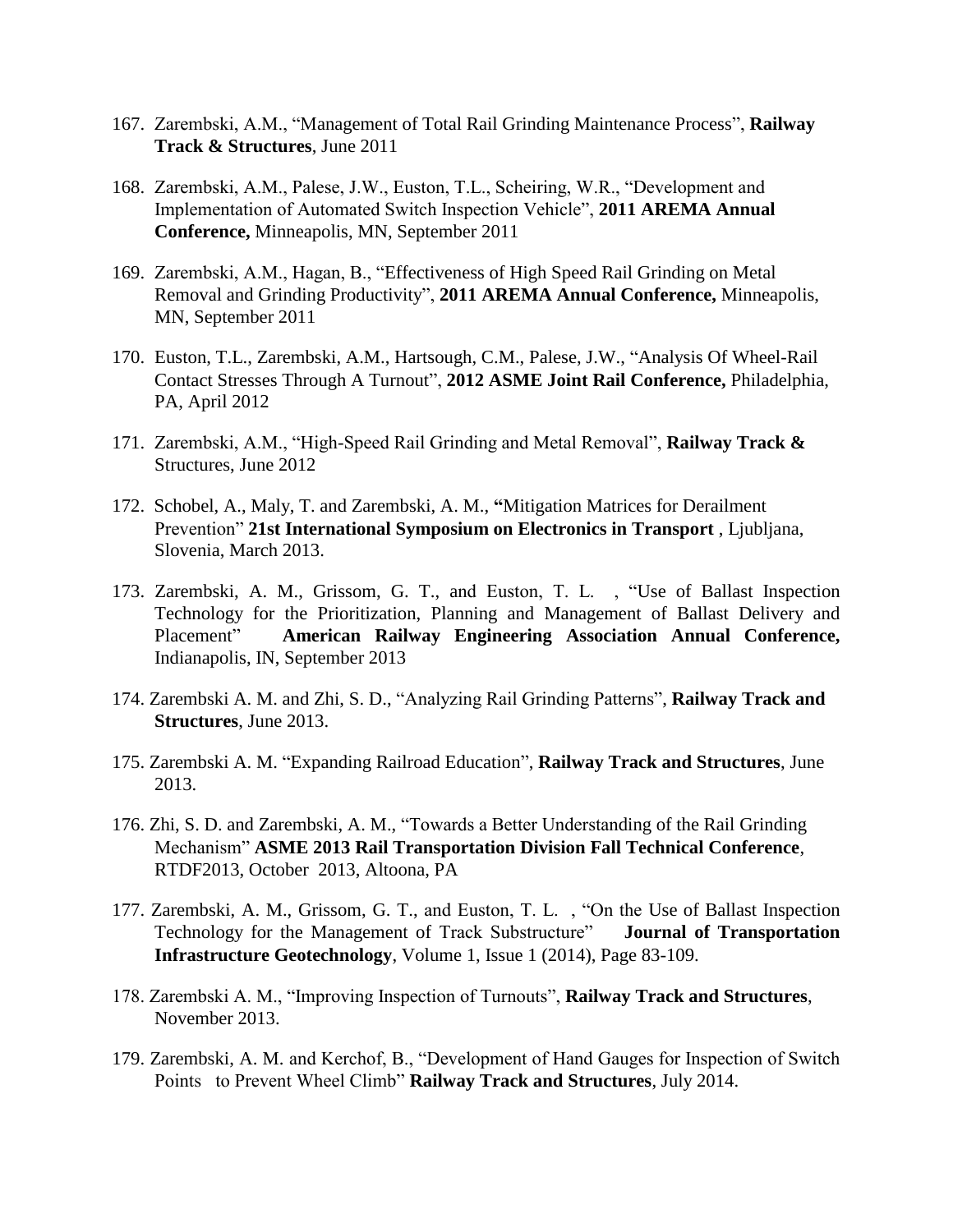- 180. Zarembski, A. M., Grissom, G. T., Euston, T. E., and Cronon J. J., "Does Missing Ballast Result in the Development of Track Geometry Defects", Railway Track & Structures, April 2015.
- 181. Shaodan Z, Jianyong L, and Zarembski, A. M.; "Predictive Modeling for Rail Grinding Process Using Distributed Cutting Grain Approach", Proceedings of the Institution of Mechanical Engineers, Part F: Journal of Rail and Rapid Transit 0954409715605139, September 30, 2015 (doi: 10.1177/0954409715605139)
- 182. Zarembski, A. M., "Big Data in Railroad Engineering", **IEEE BigData Conference,** Washington DC, October 2014
- 183. Shaodan Z, Jianyong L, and Zarembski, A. M. ; "Grinding Motor Energy Saving Method Based on Material Removal Model in Rail Grinding Process" **International Journal of Precision Engineering and Manufacturing-Green Technology,** January 2015.
- 184. Palese, J. W., Zarembski, A. M., Hartsough, C. M., Ozturk, S.; " Use of Switch Profile Data for Enhanced Analysis of Wheel Rail Behavior at Switch Point" **International Heavy Hauls Railways Association Conference**, Perth, Western Australia, June 2015.
- 185. Zarembski, A. M., Grissom, G. T., Euston, T. E., and Cronon J. J., "Relationship Between Missing Ballast and Development of Track Geometry Defects", **Journal of Transportation Infrastructure Geotechnology**, Volume 2 No. 4., pp 167-176, December, 2015.
- 186. Zarembski, A. M., Attoh-Okine, N., Einbinder, D., "On the Relationship between Track Geometry Defects and Development of Internal Rail Defects". **World Congress on Railway Research**, Milan, Italy, May 2016.
- 187. Zarembski, A. M., Grissom, G. T., Euston, T. E., and Cronon J. J., "On the Relationship Between Missing Shoulder Ballast and Development of Track Geometry Defects", **World Congress on Railway Research**, Milan, Italy, May 2016.
- 188. Palese, J. W. and Zarembski, A. M., "Rail Grinding for Rail Transit Systems" *'Engineering'* a **Journal of the Chinese Academy of Engineering (CAE).** Accepted for publication December 2015.
- 189. Zarembski, A. M., Attoh-Okine, N, Einbinder, D., "Using Multiple Adaptive Regression to Address the Impact of Track Geometry on Development of Rail Defects", **Journal of Construction and Building Materials**, Volume 127 (2016) pp 546-555.
- 190. Zarembski, A. M., Attoh-Okine, N, Einbinder, D., Thompson, H., Sussman, T. "How Track Geometry Defects Affect the Development of Rail Defects", **American Railway Engineering Association Annual Conference,** Orlando, FL, August 2016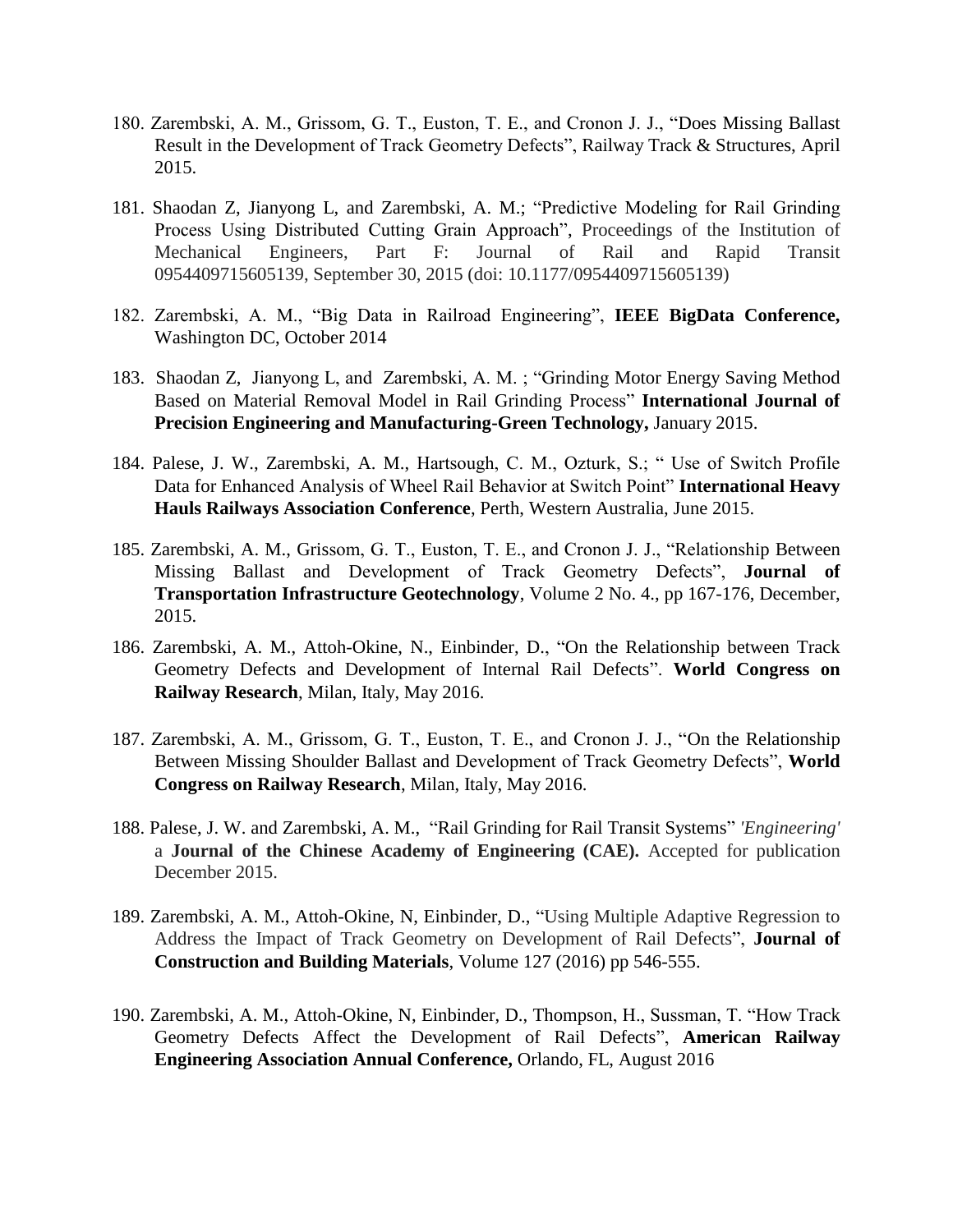- 191. Palese, J. W., Zarembski, A. M., Hartsough, C. H., Thompson, H, and Palese M. E., "A Study of Subgrade Pressure Differential Over Regions of Known Substructure Transition As It Related to Track Geometry", **Proceedings of the 2017 Joint Rail Conference**, JRC2017, Philadelphia, PA, April 2017
- 192. Zarembski, A. M., Palese, J. W. and Euston, T. E., "Correlating Ballast Volume Deficit with the Development of Track Geometry Exceptions Utilizing Data Science Algorithm", **Journal of Transportation Infrastructure Geotechnology**, DOI, Volume 4, [Issue](https://link.springer.com/journal/40515/4/2/page/1) 2– [3,](https://link.springer.com/journal/40515/4/2/page/1) pp 37–51, September 2017, **DOI:** <https://doi.org/10.1007/s40515-017-0039-5>
- 193. Zarembski, A. M. and Kerchof, B., "New Hand Held Switch Point Gauges Can Identify Potential Wheel Climb Risk" **Railway Track & Structures**, April 2017.
- 194. Zarembski, A. M., Attoh-Okine, N, Boyce, T. J., "Risk-based Scheduling Methodology for Audit Inspections of Curves on High Speed Main-Line Track", **Proc IMechE Part F: Journal of Rail and Rapid Transit** 0(0) 1–10 MechE 2017 DOI: 10.1177/0954409717740748, October 2017
- 195. Zarembski, A. M., Palese, J. W., Hartsough, C. H., Ling, H. I., Thompson, H., "Application of Geocell Track Substructure Support System to Correct Surface Degradation Problems Under High Speed Passenger Railroad Operations", **Journal of Transportation Infrastructure Geotechnology**, DOI 10.1007/s40515-017-0042-x , published on-line July 2017. Volume 4 (4) 106-125, December 2017
- 196. Zarembski, A. M. and Kerchof, B., "Development and Validation of Inspection Gauges for Wheel Climb Safety at Switch Points", **American Railway Engineering Association Annual Conference,** Indianapolis, IN, September 2017
- 197. Palese. J. W., Harsough C. H., Zarembski A. M., Thompson, H., Ling, H. L. Pagano. W., "Life Cycle Benefits of Subgrade Reinforcement Using Geocell on a High Speed Railway-A Case Study", **American Railway Engineering Association Annual Conference,** Indianapolis, IN, September 2017
- 198. Zarembski, A. M., "Improving Railroad Safety with Risk Management", Civil **Engineering Research Journal,** Vol 1 Issue 4 CERJ-PER-17-596, September, 2017.
- 199. Zarembski, A. M. and Attoh-Okine, N., "Big Data in Railroad Engineering: The Challenge of Vast Amounts of Data", **Railway Track & Structures**, November 2017 pp28-30.
- 200. Zarembski, A. M., "Using Data Science to Establish Relationships between Key Railroad Engineering Parameters and Behavior", Trends **Tech Sci Res**. 2018; 1(1): 555552
- 201. Zarembski, A. M., "Better Railroading through Big Data" (The Emerging Role of Data Science in Railroad Maintenance Management), **Railway Age**, May 2018.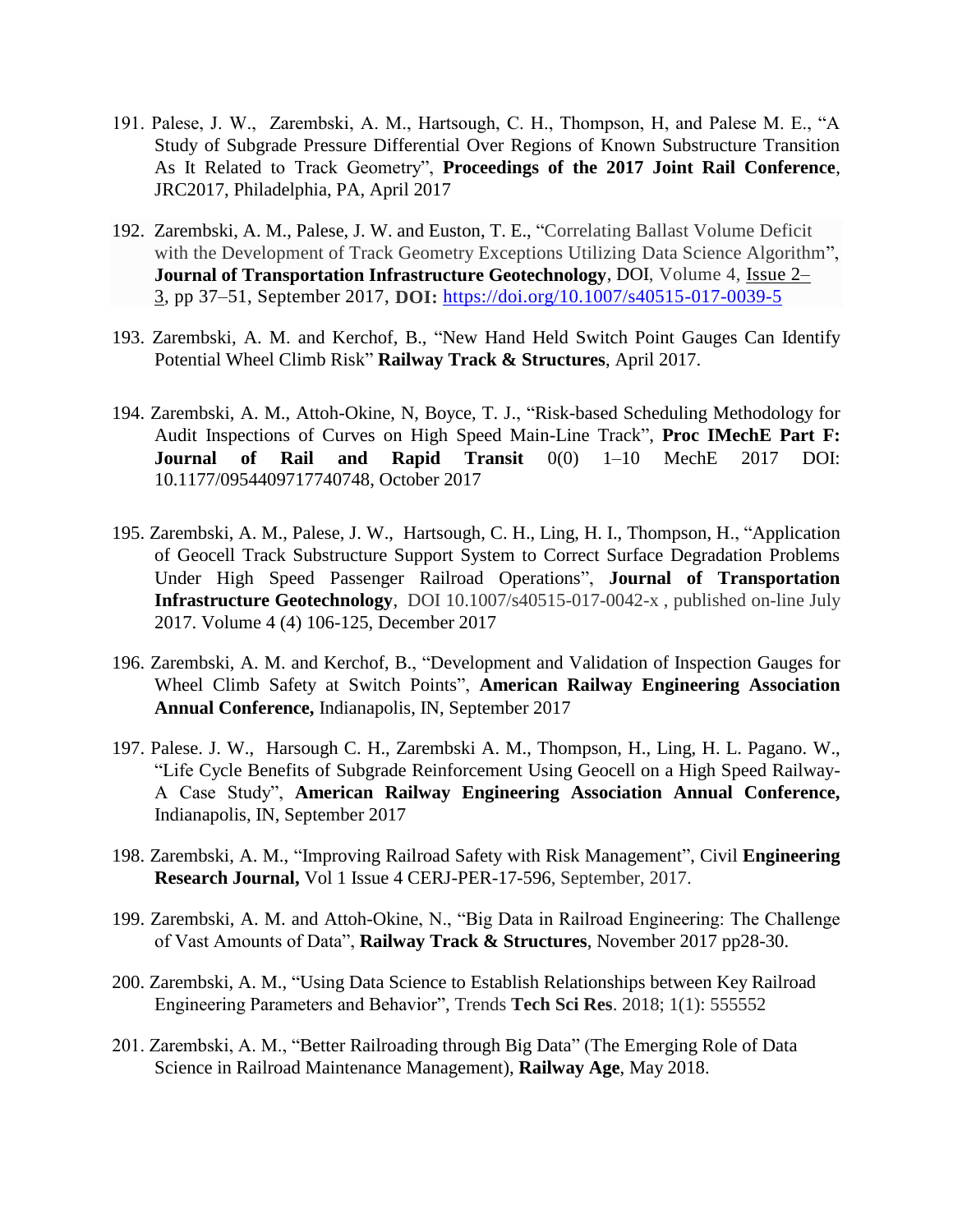- 202. Zarembski, A. M., "Big Data and its Application in Rolling Stock Maintenance Management", **Railway Age**, June 2018.
- 203. Zarembski, A. M., Yurlov, D., Palese J. W., Attoh-Okine N, and Thompson, H, "Relationship between Track Geometry Degradation and Subsurface Condition as Measured by GPR", **American Railway Engineering Association Annual Conference,** Chicago, IL, September 2018
- 204. Palese, J. W., Zarembski, A. M. and Attoh-Okine, N, "Development and Application of a Next Generation Rail Wear Model", **American Railway Engineering Association Annual Conference,** Chicago, IL, September 2018
- 205. Yurlov, D, Zarembski, A. M., Attoh-Okine, N, and Palese, J. W., "Probabilistic Approach for Development of Track Geometry Defects as a Function of Ground Penetrating Radar Measurements" **Journal of Transportation Infrastructure Geotechnology,** 6(1), 1-20, January 2019, DOI .1007/s40515-018-0066-x
- 206. Palese, J. W. and Zarembski, A. M., "Methods for Aligning Near Continuous Railway Track Inspection Data", submitted to **Proc IMechE Part F: Journal of Rail and Rapid Transit,** July 2018
- 207. Palese, J. W., Zarembski, A. M., and Ebersole, K. ,"Stochastic Analysis of Transit Wheel Wear and Optimized Forecasting of Wheel Maintenance Requirements", **Proceedings of the 2019 Joint Rail Conference, JRC2019,** April 9-12, 2019, Snowbird, UTAH, US
- 208. Zarembski, A. M., The Increasing Use of Data Analytics and Big Data in Railroad Maintenance Management, **Railway Age**, February 2019
- 209. Alsahli, a, Zarembski, A. M., Palese, J. and Euston W., Investigation of the Correlation between Track Geometry Defect Occurrence and Wood Tie Condition, submitted to Journal **of Transportation Infrastructure Geotechnology,** January 2019
- 210. Zarembski, A. M., Yurlov, D, Palese, J. W. and Attoh-Okine, N., Determination of Probability of a Track Geometry Defect based on GPR Measured Subsurface Conditions Using Data Analytics, **2019 World Congress of Railway Research**, October 2019, Tokyo, Japan
- 211. Zarembski, A. M., The Evolution of Data Analytics and its Potential for Safety, **Railway Age**, April 2019
- 212. Merheb, A., Palese, J, Zarembski, A. M. and Bernucci, L., "Evaluation of continuous vertical track deflection and stiffness on track degradation**", International Heavy Haul Association STS Conference**, June 2019, Narvik, Norway.
- 213. Zarembski, A. M., "Big Data in Railroad Maintenance; **Application of Data Analytics in Railroad Track Maintenance**", Railway Track & Structures, March 2019